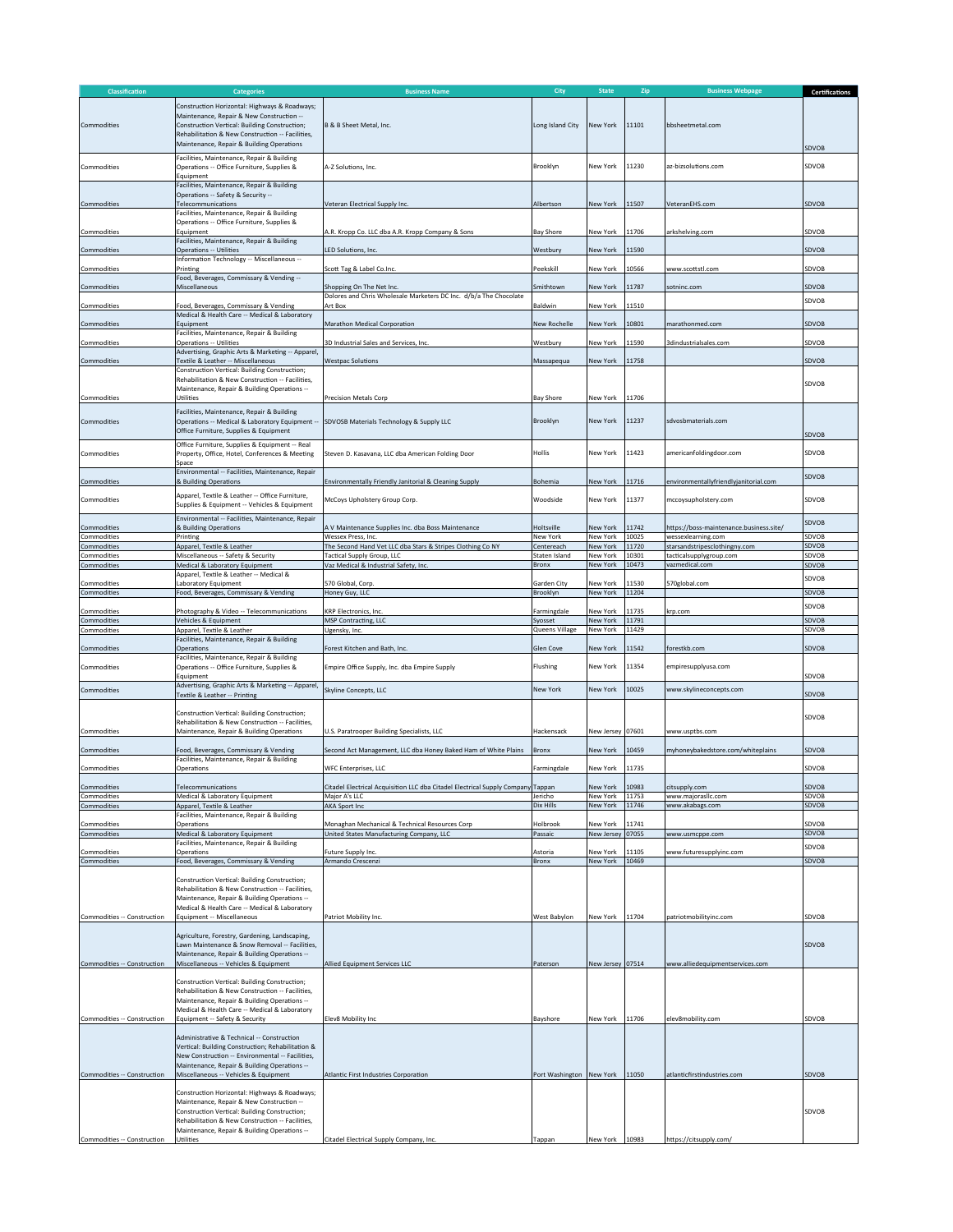| Commodities -- Construction                                                                       | Construction Horizontal: Highways & Roadways;<br>Maintenance, Repair & New Construction --<br>Construction Vertical: Building Construction;<br>Rehabilitation & New Construction -- Vehicles &<br>Equipment                                                                                                                                                                               | Cadence Equipment Rental LLC                                                                           | Seaford                   | New York             | 11783          |                                                  | SDVOB          |
|---------------------------------------------------------------------------------------------------|-------------------------------------------------------------------------------------------------------------------------------------------------------------------------------------------------------------------------------------------------------------------------------------------------------------------------------------------------------------------------------------------|--------------------------------------------------------------------------------------------------------|---------------------------|----------------------|----------------|--------------------------------------------------|----------------|
| Commodities -- Construction                                                                       | Construction Horizontal: Highways & Roadways;<br>Maintenance, Repair & New Construction --<br>Construction Vertical: Building Construction;<br>Rehabilitation & New Construction                                                                                                                                                                                                          | Kevlar Rental & Supply Company Inc                                                                     | Westbury                  | New York             | 11590          |                                                  | SDVOB          |
| Commodities -- Construction                                                                       | Construction Vertical: Building Construction;<br>Rehabilitation & New Construction                                                                                                                                                                                                                                                                                                        | Patrick Hughes, Inc. dba Hughes & Associates                                                           | Sayville                  | New York             | 11782          |                                                  | SDVOB          |
| Commodities -- Construction                                                                       | Construction Vertical: Building Construction;<br>Rehabilitation & New Construction -- Facilities,                                                                                                                                                                                                                                                                                         | Blast Trans, Inc.                                                                                      | Brooklyn                  | New York             | 11236          |                                                  |                |
| Commodities -- Construction                                                                       | Maintenance, Repair & Building Operations<br>Apparel, Textile & Leather -- Facilities,<br>Maintenance, Repair & Building Operations                                                                                                                                                                                                                                                       | <b>VetFly LLC</b>                                                                                      | Brooklyn                  | <b>New York</b>      | 11218          | www.vetflyinc.com                                | SDVOB<br>SDVOB |
| Commodities -- Construction                                                                       | Utilities                                                                                                                                                                                                                                                                                                                                                                                 | C.A. Hanley, Inc. dba IntelliSun                                                                       | Sayville                  | New York             | 11782          | www.intellisun.net                               | SDVOB          |
| Commodities -- Construction --<br><b>Construction Professional</b><br>Services                    | Construction Vertical: Building Construction;<br>Rehabilitation & New Construction -- Eacilities.<br>Maintenance, Repair & Building Operations                                                                                                                                                                                                                                            | <b>Totem Holdings Inc</b>                                                                              | Bronx                     | New York             | 10458          | totemny.com; sdvobsupplies.com                   | SDVOB          |
| Commodities -- Construction<br>Consulting & Other Services                                        | Construction Horizontal: Highways & Roadways;<br>Maintenance, Repair & New Construction --<br>Construction Vertical: Building Construction;<br>Rehabilitation & New Construction -- Facilities,<br>Maintenance, Repair & Building Operations --<br>Legal & Investigative Services -- Miscellaneous                                                                                        | M&C Venture Group, LLC                                                                                 | Bellport                  | New York             | 11713          | mcventuregroup.com                               | SDVOB          |
| Commodities -- Construction --                                                                    | Agriculture, Forestry, Gardening, Landscaping,<br>Lawn Maintenance & Snow Removal --<br>Construction Horizontal: Highways & Roadways;<br>Maintenance, Repair & New Construction --<br>Construction Vertical: Building Construction;<br>Rehabilitation & New Construction -- Facilities,<br>Maintenance, Repair & Building Operations --<br>Miscellaneous -- Real Property, Office, Hotel, |                                                                                                        |                           |                      |                |                                                  |                |
| Consulting & Other Services                                                                       | Conferences & Meeting Space                                                                                                                                                                                                                                                                                                                                                               | Noreast Property Management Corp                                                                       | Hawthorne                 | New York             | 10532          | noreastpm.com                                    | SDVOB          |
| Commodities -- Construction --<br>Consulting & Other Services                                     | Administrative & Technical -- Miscellaneous                                                                                                                                                                                                                                                                                                                                               | Elite Command Solutions, LLC.                                                                          | Shoreham                  | New York             | 11786          | elitecommandsolutions.com                        | SDVOB          |
| Commodities -- Construction --<br>Consulting & Other Services                                     | Construction Vertical: Building Construction;<br>Rehabilitation & New Construction -- Facilities,<br>Maintenance, Repair & Building Operations --<br>Information Technology -- Telecommunications -<br>Utilities                                                                                                                                                                          | Power Edge, Inc                                                                                        | <b>White Plains</b>       | New York             | 10605          | https://poweredgeservices.com                    | SDVOB          |
| Commodities -- Construction --<br>Consulting & Other Services                                     | Construction Horizontal: Highways & Roadways;<br>Maintenance, Repair & New Construction --<br>Construction Vertical: Building Construction;<br>Rehabilitation & New Construction --<br>Environmental -- Facilities, Maintenance, Repair<br>& Building Operations -- Freight, Moving &<br>Warehousing -- Medical & Laboratory Equipment<br>- Utilities                                     | Sarandrea Associates Group Corp                                                                        | Brooklyn                  | New York             | 11201          | https://sagc.net/                                | SDVOB          |
| Commodities -- Construction<br>Professional Services --<br><b>Consulting &amp; Other Services</b> | Administrative & Technical -- Construction<br>Vertical: Building Construction; Rehabilitation &<br>New Construction -- Environmental -- Facilities,<br>Maintenance, Repair & Building Operations --<br>Utilities                                                                                                                                                                          | <b>Integrity Home Energy Assessments</b>                                                               | <b>East Moriches</b>      | New York             | 11940          |                                                  | <b>SDVOB</b>   |
| Commodities -- Consulting &<br>Other Services                                                     | <b>Information Technology</b>                                                                                                                                                                                                                                                                                                                                                             | Webhouse, Inc.                                                                                         | Garden City               | New York             | 11530          | webhse.com                                       | SDVOB          |
| Commodities -- Consulting &<br>Other Services                                                     | Information Technology -- Office Furniture,<br>Supplies & Equipment -- Telecommunications<br>Facilities, Maintenance, Repair & Building                                                                                                                                                                                                                                                   | REGIMENT TECHNOLOGY GROUP LLC                                                                          | <b>Bronxville</b>         | New York             | 10708          | regt-tech.com                                    | SDVOB          |
| Commodities -- Consulting &<br>Other Services                                                     | Operations -- Information Technology -- Safety &<br>Security -- Telecommunications                                                                                                                                                                                                                                                                                                        | VIRSIG, LLC                                                                                            | Port Washington New York  |                      | 11050          | VIRSIG.COM                                       | SDVOB          |
| Commodities -- Consulting &<br><b>Other Services</b>                                              | Advertising, Graphic Arts & Marketing --<br>Facilities, Maintenance, Repair & Building                                                                                                                                                                                                                                                                                                    | Niles Advertising & Display Solutions, Inc.                                                            | Bronx                     | New York             | 10462          | nilesadvertising.com                             | SDVOB          |
| Commodities -- Consulting &                                                                       | Operations -- Miscellaneous -- Printing<br>Administrative & Technical -- Legal &                                                                                                                                                                                                                                                                                                          |                                                                                                        |                           |                      |                |                                                  |                |
| <b>Other Services</b><br>Commodities -- Consulting &                                              | Investigative Services -- Safety & Security                                                                                                                                                                                                                                                                                                                                               | R & R Partnership Enterprises Inc. dba Hold That Scene                                                 | Babylon                   | New York             | 11702          | www.holdthatscene.com                            | SDVOB<br>SDVOB |
| <b>Other Services</b><br>Commodities -- Consulting &                                              | Information Technology -- Telecommunications<br>Advertising, Graphic Arts & Marketing --<br>Miscellaneous -- Office Furniture, Supplies &                                                                                                                                                                                                                                                 | Advanced Network Services Group, Inc.                                                                  | Farmingdale               | New York             | 11735          | advancednetservices.com                          |                |
| Other Services                                                                                    | Equipment -- Printing<br>Advertising, Graphic Arts & Marketing --                                                                                                                                                                                                                                                                                                                         | WL Concepts & Production Inc. d/b/a WL Concepts                                                        | Freeport                  | New York             | 11520          | WLCONCEPTS.com                                   | SDVOB          |
| Commodities -- Consulting &<br><b>Other Services</b>                                              | Miscellaneous -- Office Furniture, Supplies &<br>Equipment -- Photography & Video                                                                                                                                                                                                                                                                                                         | Philip Esposito dba Philip Esposito Photography                                                        | Brooklyn                  | New York             | 11229          | philespositophotography.com                      | SDVOB          |
| Commodities -- Consulting &<br>Other Services                                                     | Educational & Recreational -- Miscellaneous --<br>Safety & Security                                                                                                                                                                                                                                                                                                                       | Harvest Management Group, Inc                                                                          | Mamaroneck                | New York             | 10543          |                                                  | SDVOB          |
| Commodities -- Consulting &<br><b>Other Services</b>                                              | Administrative & Technical -- Financial --                                                                                                                                                                                                                                                                                                                                                | Miscellaneous -- Telecommunications -- Utilities Mavec Advisors, LLC dba Mavec Electrical Distribution | <b>Wading River</b>       | New York             | 11792          | mavecadvisors.com                                | SDVOB          |
| Commodities -- Consulting &<br>Other Services                                                     | Agriculture, Forestry, Gardening, Landscaping,<br>Lawn Maintenance & Snow Removal --<br>Construction Horizontal: Highways & Roadways;<br>Maintenance, Repair & New Construction --<br>Information Technology -- Telecommunications                                                                                                                                                        | Global Outsourcing Services, Inc. d/b/a GOS Technical Services                                         | Ronkonkoma                | New York             | 11779          | gostechnicalservices.com                         | SDVOB          |
| Commodities -- Consulting &<br>Other Services                                                     | Advertising, Graphic Arts & Marketing -- Office<br>Furniture, Supplies & Equipment -- Printing                                                                                                                                                                                                                                                                                            | Mobile Nations, Inc                                                                                    | Forest Hills              | New York             | 11375          | mobilenations.org                                | SDVOB          |
| Commodities -- Consulting &                                                                       | Administrative & Technical -- Information<br>Technology -- Safety & Security --                                                                                                                                                                                                                                                                                                           |                                                                                                        |                           |                      |                |                                                  | SDVOB          |
| <b>Other Services</b><br>Commodities -- Consulting &                                              | Telecommunications<br>Administrative & Technical -- Legal &                                                                                                                                                                                                                                                                                                                               | ThunderCat Technology, LLC                                                                             | Garden City               | New York             | 11530          | thundercattech.com                               |                |
| Other Services<br>Commodities -- Consulting &<br>Other Services                                   | Investigative Services -- Safety & Security<br>Administrative & Technical -- Information<br>Technology -- Office Furniture, Supplies &<br>Equipment -- Telecommunications                                                                                                                                                                                                                 | TruView BSI, LLC<br>Advanced Hosted Services, Inc.                                                     | Hicksville<br>Farmingdale | New York<br>New York | 11801<br>11735 | www.truviewbsi.com<br>advancedhostedservices.com | SDVOB<br>SDVOB |
| Commodities -- Consulting &<br>Other Services                                                     | Administrative & Technical                                                                                                                                                                                                                                                                                                                                                                | <b>TAMD Management LLC</b>                                                                             | Rye                       | New York             | 10580          | /1ttps://www.tamdmange.com                       | SDVOB          |
| Commodities -- Consulting &<br>Other Services                                                     | Educational & Recreational -- Printing                                                                                                                                                                                                                                                                                                                                                    | Black Sands Entertainment Inc.                                                                         | Brooklyn                  | New York             | 11221          | blacksandsentertainment.com                      | SDVOB          |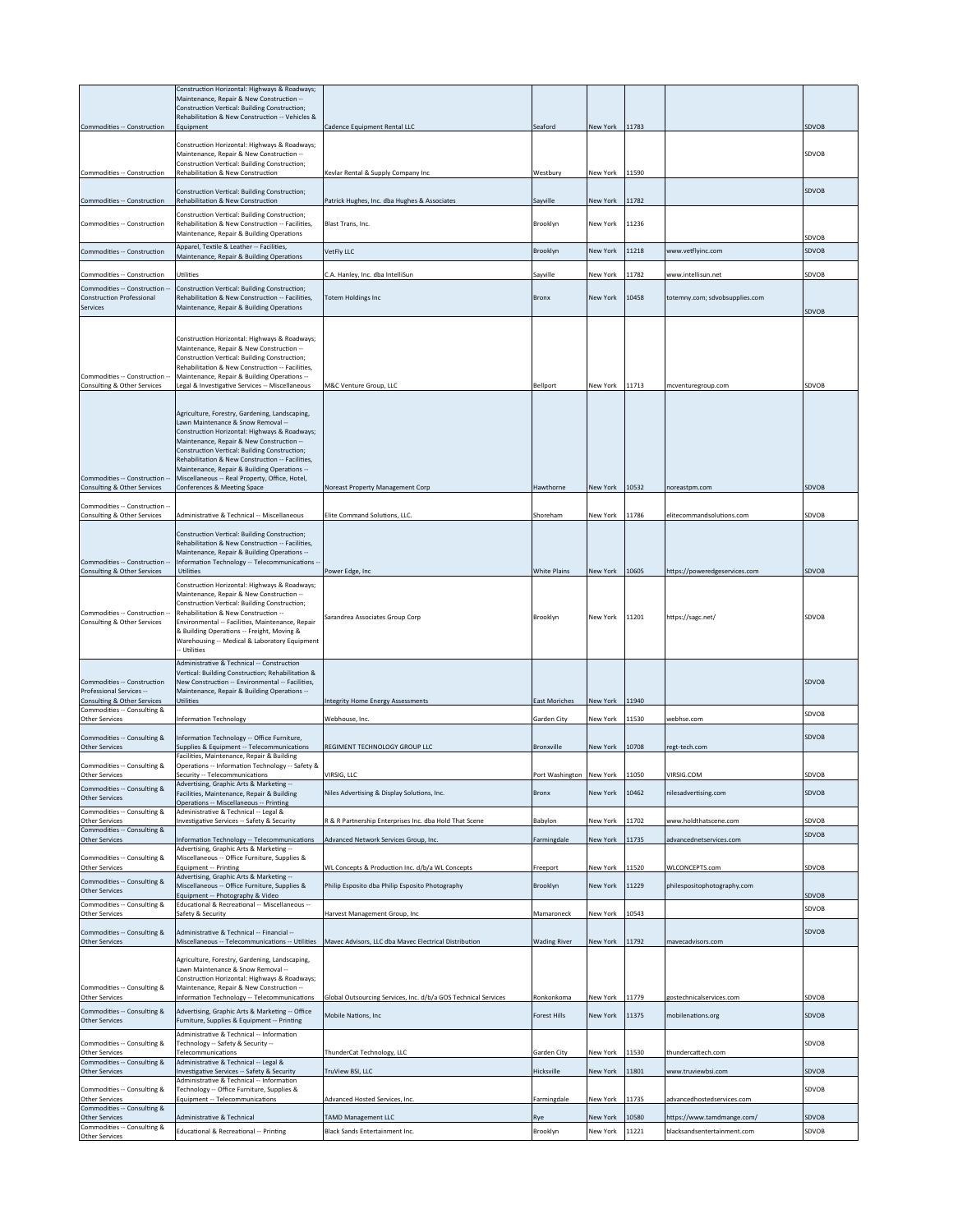| Commodities -- Consulting &<br>Other Services        | Administrative & Technical -- Environmental --<br>Facilities, Maintenance, Repair & Building<br>Operations                                                                                                                                                                                                                           | Quip Tech LLC dba Veteran LED                 | New York                  | <b>New York</b> | 10004 | vled.energy; www.quiptechmedical.com | SDVOB          |
|------------------------------------------------------|--------------------------------------------------------------------------------------------------------------------------------------------------------------------------------------------------------------------------------------------------------------------------------------------------------------------------------------|-----------------------------------------------|---------------------------|-----------------|-------|--------------------------------------|----------------|
| Commodities -- Consulting &<br><b>Other Services</b> | Administrative & Technical -- Information<br>Technology -- Miscellaneous                                                                                                                                                                                                                                                             | ANP Solutions, LLC dba Bedside Glow           | New York                  | New York        | 10018 | https://anp-solutions.com/           | SDVOB          |
| Construction                                         | Construction Vertical: Building Construction;<br>Rehabilitation & New Construction -- Facilities,<br>Maintenance, Repair & Building Operations                                                                                                                                                                                       | Graham Restoration Co, Inc.                   | Maspeth                   | <b>New York</b> | 11378 | grcny.com                            | SDVOB          |
| Construction                                         | Construction Vertical: Building Construction;<br>Rehabilitation & New Construction -- Facilities,<br>Maintenance, Repair & Building Operations                                                                                                                                                                                       | Clear It Out Contracting, LLC                 | Mount Vernon              | New York        | 10553 | ciocontracting.com                   | SDVOB          |
| Construction                                         | Construction Vertical: Building Construction;<br>Rehabilitation & New Construction -- Facilities,<br>Maintenance, Repair & Building Operations                                                                                                                                                                                       | LI Craftsmanship, Inc.                        | Holbrook                  | New York        | 11741 | licraftsmanship.com                  | SDVOB          |
| Construction                                         | Construction Vertical: Building Construction;<br>Rehabilitation & New Construction -- Facilities,<br>Maintenance, Repair & Building Operations                                                                                                                                                                                       | Aymaan Construction Corp.                     | Brooklyn                  | New York        | 11218 | aymaanconstructioncorp.com           | SDVOB          |
|                                                      | Construction Horizontal: Highways & Roadways;<br>Maintenance, Repair & New Construction --<br>Construction Vertical: Building Construction;<br>Rehabilitation & New Construction --                                                                                                                                                  |                                               |                           |                 |       |                                      |                |
| Construction                                         | Environmental -- Utilities<br>Construction Vertical: Building Construction;                                                                                                                                                                                                                                                          | DCS Infrastructure, LLC                       | Port Jefferson            | New York        | 11777 | DCSLLC.INFO                          | SDVOB          |
| Construction                                         | Rehabilitation & New Construction -- Facilities,<br>Maintenance, Repair & Building Operations                                                                                                                                                                                                                                        | Rass Group Inc.                               | Staten Island             | New York        | 10303 | rassgroupinc.com                     | SDVOB          |
| Construction                                         | Construction Vertical: Building Construction;<br>Rehabilitation & New Construction -- Facilities,<br>Maintenance, Repair & Building Operations                                                                                                                                                                                       | M.C. Avino, Inc.                              | Northport                 | New York        | 11768 | avinoconstruction.com                | SDVOB          |
| Construction                                         | Construction Vertical: Building Construction;<br>Rehabilitation & New Construction -- Facilities,<br>Maintenance, Repair & Building Operations                                                                                                                                                                                       | G&J Leading Construction Inc.                 | Bronx                     | New York        | 10460 |                                      |                |
| Construction                                         | Construction Horizontal: Highways & Roadways;<br>Maintenance, Repair & New Construction --<br>Construction Vertical: Building Construction;<br>Rehabilitation & New Construction -- Facilities,<br>Maintenance, Repair & Building Operations                                                                                         | Sezen Systems & Contracting LLC               | Staten Island             | New York        | 10306 | sezensystems.com                     | SDVOB<br>SDVOB |
| Construction                                         | Agriculture, Forestry, Gardening, Landscaping,<br>Lawn Maintenance & Snow Removal --<br>Construction Horizontal: Highways & Roadways;<br>Maintenance, Repair & New Construction --<br>Construction Vertical: Building Construction;<br>Rehabilitation & New Construction -- Facilities,<br>Maintenance, Repair & Building Operations | <b>Regimental Contracting LLC</b>             | Westbury                  | New York        | 11590 |                                      | SDVOB          |
| Construction                                         | Construction Vertical: Building Construction;<br>Rehabilitation & New Construction -- Facilities,<br>Maintenance, Repair & Building Operations --<br>Miscellaneous                                                                                                                                                                   | Lomma Construction Corp                       | Staten Island             | New York        | 10312 |                                      | SDVOB          |
| Construction                                         | Agriculture, Forestry, Gardening, Landscaping,<br>Lawn Maintenance & Snow Removal --<br>Construction Vertical: Building Construction;<br>Rehabilitation & New Construction -- Facilities,<br>Maintenance, Repair & Building Operations                                                                                               | Paramount Structure & Home Improvement LLC    | Wheatley Heights New York |                 | 11798 | parastruc.com                        | SDVOB          |
| Construction                                         | Construction Vertical: Building Construction;<br>Rehabilitation & New Construction -- Facilities,<br>Maintenance, Repair & Building Operations                                                                                                                                                                                       | Whitewood Renovations LLC                     | Massapequa                | New York 11757  |       | whitewoodrenovations.com             | SDVOB          |
|                                                      | Construction Vertical: Building Construction;<br>Rehabilitation & New Construction -- Facilities,                                                                                                                                                                                                                                    |                                               |                           |                 |       |                                      |                |
| Construction                                         | Maintenance, Repair & Building Operations --<br>Utilities                                                                                                                                                                                                                                                                            | Homan & Homan Air Conditioning & Heating Corp | Farmingdale               | New York        | 11735 | homanandhoman.com                    | SDVOB          |
| Construction                                         | Construction Vertical: Building Construction;<br><b>Rehabilitation &amp; New Construction</b>                                                                                                                                                                                                                                        | <b>DFB Construction LLC</b>                   | Bronx                     | New York        | 10469 |                                      | SDVOB          |
| Construction                                         | Construction Vertical: Building Construction;<br>Rehabilitation & New Construction -- Facilities,<br>Maintenance, Repair & Building Operations                                                                                                                                                                                       | 4 Construction Corp.                          | Bronx                     | New York        | 10459 | facebook.com/4constructioncorp       | SDVOB          |
| Construction                                         | Construction Vertical: Building Construction;<br>Rehabilitation & New Construction --<br>Environmental -- Facilities, Maintenance, Repair<br>& Building Operations -- Freight, Moving &<br>Warehousing                                                                                                                               | Segel & Co, Inc.                              | Tarrytown                 | New York        | 10591 |                                      | SDVOB          |
| Construction                                         | Construction Vertical: Building Construction;<br>Rehabilitation & New Construction -- Facilities,<br>Maintenance, Repair & Building Operations                                                                                                                                                                                       | Shona Mechanical Inc.                         | Ronkonkoma                | New York        | 11779 | shonamechanical.com                  | SDVOB          |
|                                                      | Construction Vertical: Building Construction;                                                                                                                                                                                                                                                                                        |                                               |                           |                 |       |                                      |                |
| Construction                                         | Rehabilitation & New Construction -- Facilities,<br>Maintenance, Repair & Building Operations                                                                                                                                                                                                                                        | Aulet Contracting, Inc.                       | Yonkers                   | New York        | 10701 |                                      | SDVOB          |
| Construction                                         | Construction Vertical: Building Construction;<br>Rehabilitation & New Construction -- Facilities,<br>Maintenance, Repair & Building Operations                                                                                                                                                                                       | Shahidul Islam dba KAAS Construction          | Brooklyn                  | New York        | 11218 |                                      | SDVOB          |
| Construction                                         | Construction Vertical: Building Construction;<br>Rehabilitation & New Construction -- Facilities,<br>Maintenance, Repair & Building Operations --<br>Utilities                                                                                                                                                                       | <b>HCC Construction LLC</b>                   | Bayshore                  | New York        | 11706 | hccconstruction.us                   | SDVOB          |
|                                                      | Administrative & Technical -- Construction<br>Horizontal: Highways & Roadways; Maintenance,<br>Repair & New Construction -- Construction<br>Vertical: Building Construction; Rehabilitation &<br>New Construction -- Facilities, Maintenance,<br>Repair & Building Operations -- Safety & Security                                   |                                               |                           |                 |       |                                      |                |
| Construction                                         | Telecommunications<br>Administrative & Technical -- Construction                                                                                                                                                                                                                                                                     | S.E.A.L. Solutions, Inc.                      | <b>Center Moriches</b>    | New York        | 11934 | sealav.com                           | SDVOB          |
| Construction                                         | Vertical: Building Construction; Rehabilitation &<br>New Construction -- Utilities                                                                                                                                                                                                                                                   | Synergy Electrical Corp                       | Mount Sinai               | New York        | 11766 | synergyelectricalcorp.com            | SDVOB          |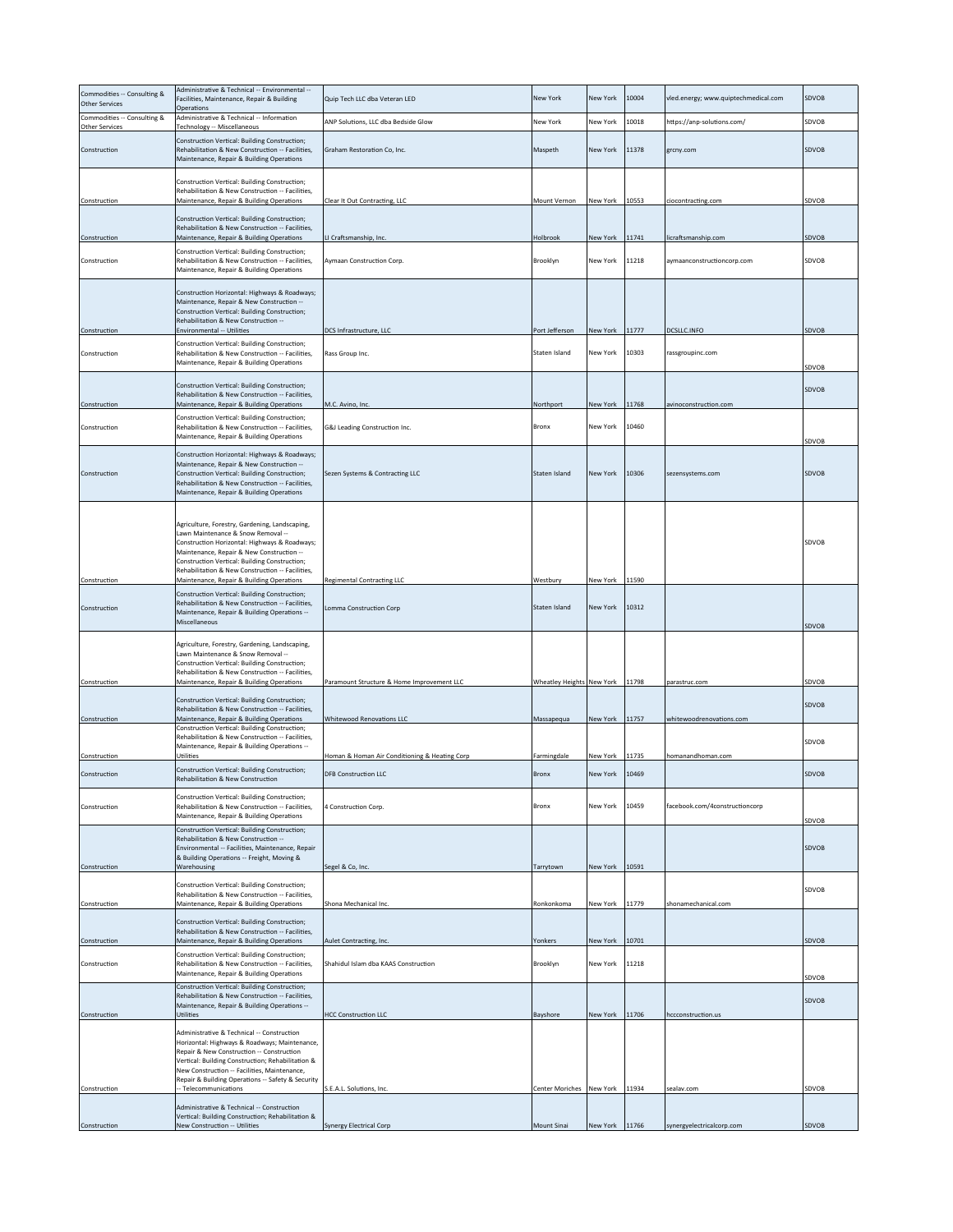|              | Construction Horizontal: Highways & Roadways;                                                     |                                                                |                |                |       |                                   |              |
|--------------|---------------------------------------------------------------------------------------------------|----------------------------------------------------------------|----------------|----------------|-------|-----------------------------------|--------------|
|              | Maintenance, Repair & New Construction --                                                         |                                                                |                |                |       |                                   |              |
|              | Construction Vertical: Building Construction;<br>Rehabilitation & New Construction -- Facilities, |                                                                |                |                |       |                                   |              |
| Construction | Maintenance, Repair & Building Operations                                                         | D'Aprile, Inc.                                                 | Bellmore       | New York       | 11710 |                                   | SDVOB        |
| Construction | Construction Vertical: Building Construction;<br>Rehabilitation & New Construction -- Utilities   | Bensin Contracting, Inc.                                       | Holtsville     | New York       | 11742 | bensincontracting.com             | <b>SDVOB</b> |
|              | Construction Horizontal: Highways & Roadways;                                                     |                                                                |                |                |       |                                   |              |
|              | Maintenance, Repair & New Construction --                                                         |                                                                |                |                |       |                                   | SDVOB        |
| Construction | Construction Vertical: Building Construction;<br>Rehabilitation & New Construction                | M&D Billing Inc. dba JLV General                               | Williston Park | New York 11596 |       |                                   |              |
|              | Construction Horizontal: Highways & Roadways;                                                     |                                                                |                |                |       |                                   |              |
| Construction | Maintenance, Repair & New Construction --<br>Construction Vertical: Building Construction;        | Michael Kost dba Fairfield Refrigeration and Cooling Equipment | Bronx          | New York       | 10471 |                                   |              |
|              | Rehabilitation & New Construction -- Facilities,<br>Maintenance, Repair & Building Operations --  |                                                                |                |                |       |                                   |              |
|              | Utilities                                                                                         |                                                                |                |                |       |                                   | SDVOB        |
|              | Administrative & Technical -- Construction                                                        |                                                                |                |                |       |                                   |              |
|              | Horizontal: Highways & Roadways; Maintenance,<br>Repair & New Construction -- Construction        |                                                                |                |                |       |                                   |              |
|              | Vertical: Building Construction; Rehabilitation &                                                 |                                                                |                | New York 10960 |       |                                   | SDVOB        |
| Construction | New Construction                                                                                  | Torvalsen Consulting, LLC dba TMS Waterfront                   | Nyack          |                |       |                                   |              |
|              | Agriculture, Forestry, Gardening, Landscaping,<br>Lawn Maintenance & Snow Removal --              |                                                                |                |                |       |                                   |              |
|              | Construction Vertical: Building Construction;<br>Rehabilitation & New Construction -- Facilities, |                                                                |                |                |       |                                   | <b>SDVOB</b> |
|              | Maintenance, Repair & Building Operations --                                                      |                                                                |                |                |       |                                   |              |
| Construction | Miscellaneous                                                                                     | Gransasso Inc.                                                 | Commack        | New York 11725 |       | gransassoinc.com                  |              |
|              | Construction Horizontal: Highways & Roadways;<br>Maintenance, Repair & New Construction --        |                                                                |                |                |       |                                   | SDVOB        |
| Construction | Construction Vertical: Building Construction;<br>Rehabilitation & New Construction                | GC&V Construction, LLC                                         | Calverton      | New York       | 11933 | gc-vet.com                        |              |
|              |                                                                                                   |                                                                |                |                |       |                                   |              |
| Construction | Agriculture, Forestry, Gardening, Landscaping,<br>Lawn Maintenance & Snow Removal                 | Arbor Oaks Landscaping Inc                                     | Patchogue      | New York       | 11772 |                                   | SDVOB        |
| Construction | Agriculture, Forestry, Gardening, Landscaping,<br>Lawn Maintenance & Snow Removal                 | Yanamic Enterprises Inc.                                       | Brooklyn       | New York       | 11249 |                                   |              |
|              |                                                                                                   |                                                                |                |                |       |                                   | SDVOB        |
| Construction | Construction Vertical: Building Construction;<br>Rehabilitation & New Construction                | Warrior Rebar S Corporation                                    | Holbrook       | New York       | 11741 |                                   | SDVOB        |
|              |                                                                                                   |                                                                |                |                |       |                                   |              |
|              | Construction Horizontal: Highways & Roadways;<br>Maintenance, Repair & New Construction --        |                                                                |                |                |       |                                   |              |
| Construction | Construction Vertical: Building Construction;<br>Rehabilitation & New Construction                | Battalia Inc.                                                  | West Islip     | New York       | 11795 |                                   | SDVOB        |
| Construction | Environmental -- Facilities, Maintenance, Repair<br>& Building Operations                         | Water and Sewage Treatment Enterprises, Inc.                   | Medford        | New York       | 11763 |                                   | SDVOB        |
|              |                                                                                                   |                                                                |                |                |       |                                   |              |
|              | Construction Horizontal: Highways & Roadways;<br>Maintenance, Repair & New Construction --        |                                                                |                |                |       |                                   |              |
|              | Construction Vertical: Building Construction;<br>Rehabilitation & New Construction -- Facilities, |                                                                |                |                |       |                                   | SDVOB        |
| Construction | Maintenance, Repair & Building Operations --<br>Miscellaneous                                     | Best Modular Sales, Inc.                                       | Southampton    | New York 11968 |       | bestmodular.com                   |              |
|              |                                                                                                   |                                                                |                |                |       |                                   |              |
|              | Construction Horizontal: Highways & Roadways;<br>Maintenance, Repair & New Construction --        |                                                                |                |                |       |                                   |              |
|              | Construction Vertical: Building Construction;<br>Rehabilitation & New Construction -- Educational |                                                                |                |                |       |                                   |              |
| Construction | & Recreational -- Facilities, Maintenance, Repair<br>& Building Operations                        | All Aces Corp                                                  | East Patchogue | New York       | 11772 |                                   | SDVOB        |
|              | Construction Horizontal: Highways & Roadways;                                                     |                                                                |                |                |       |                                   |              |
| Construction | Maintenance, Repair & New Construction --<br>Construction Vertical: Building Construction;        | Veterans Contracting USA LLC                                   | Staten Island  | New York       | 10314 | veteranscontracting.com           |              |
|              | Rehabilitation & New Construction                                                                 |                                                                |                |                |       |                                   | SDVOB        |
|              | Construction Vertical: Building Construction:                                                     |                                                                |                |                |       |                                   |              |
| Construction | Rehabilitation & New Construction -- Facilities,<br>Maintenance, Repair & Building Operations     | Kash1 Capital LLC                                              | New York       | New York       | 10040 |                                   | SDVOB        |
|              | Construction Vertical: Building Construction;                                                     |                                                                |                |                |       |                                   |              |
| Construction | Rehabilitation & New Construction                                                                 | A Final Touch Construction Inc.                                | St. Albans     | New York       | 11412 |                                   | SDVOB        |
| Construction | Construction Vertical: Building Construction;                                                     | <b>Trident General Contracting LLC</b>                         | Bronx          | New York       | 10462 | trident.construction              |              |
|              | Rehabilitation & New Construction                                                                 |                                                                |                |                |       |                                   | SDVOB        |
| Construction | Construction Vertical: Building Construction;<br>Rehabilitation & New Construction                | N.Y. Perfect Design and Renovation, Corp.                      | Uniondale      | New York 11553 |       |                                   | SDVOB        |
|              |                                                                                                   |                                                                |                |                |       |                                   |              |
|              | Administrative & Technical -- Construction<br>Horizontal: Highways & Roadways; Maintenance,       |                                                                |                |                |       |                                   | SDVOB        |
|              | Repair & New Construction -- Construction<br>Vertical: Building Construction; Rehabilitation &    |                                                                |                |                |       |                                   |              |
| Construction | New Construction                                                                                  | The DramBok Group LLC                                          | East Meadow    | New York 11554 |       | www.drambokgroup.com              |              |
|              | Construction Vertical: Building Construction;                                                     |                                                                |                |                |       |                                   |              |
| Construction | Rehabilitation & New Construction                                                                 | <b>Fitzgerald Contracting LLC</b>                              | Peekskill      | New York 10566 |       |                                   | SDVOB        |
|              | Construction Horizontal: Highways & Roadways;<br>Maintenance, Repair & New Construction --        |                                                                |                |                |       |                                   |              |
| Construction | Construction Vertical: Building Construction;<br>Rehabilitation & New Construction                | <b>MCSB Construction LLC</b>                                   | Holbrook       | New York 11741 |       |                                   | SDVOB        |
|              | Facilities, Maintenance, Repair & Building                                                        |                                                                |                |                |       |                                   |              |
| Construction | <b>Operations</b>                                                                                 | LLC US Welds                                                   | Montebello     | New York       | 10901 |                                   | SDVOB        |
|              | Construction Vertical: Building Construction;<br>Rehabilitation & New Construction -- Facilities, |                                                                |                |                |       |                                   |              |
| Construction | Maintenance, Repair & Building Operations                                                         | Veterans Painting and Papering, Inc.                           | Plainview      | New York       | 11803 | www.homadvisor/veteranspaint/.com | SDVOB        |
| Construction | Construction Vertical: Building Construction;<br>Rehabilitation & New Construction                |                                                                |                | New York       | 11743 |                                   | SDVOB        |
|              |                                                                                                   | <b>LGA Construction Corp.</b>                                  | Huntington     |                |       | Igaconstruction.net               |              |
|              | Construction Vertical: Building Construction;<br>Rehabilitation & New Construction -- Facilities, |                                                                |                |                |       |                                   | SDVOB        |
| Construction | Maintenance, Repair & Building Operations                                                         | F.N.S. Industries, Inc.                                        | East Northport | New York       | 11731 |                                   |              |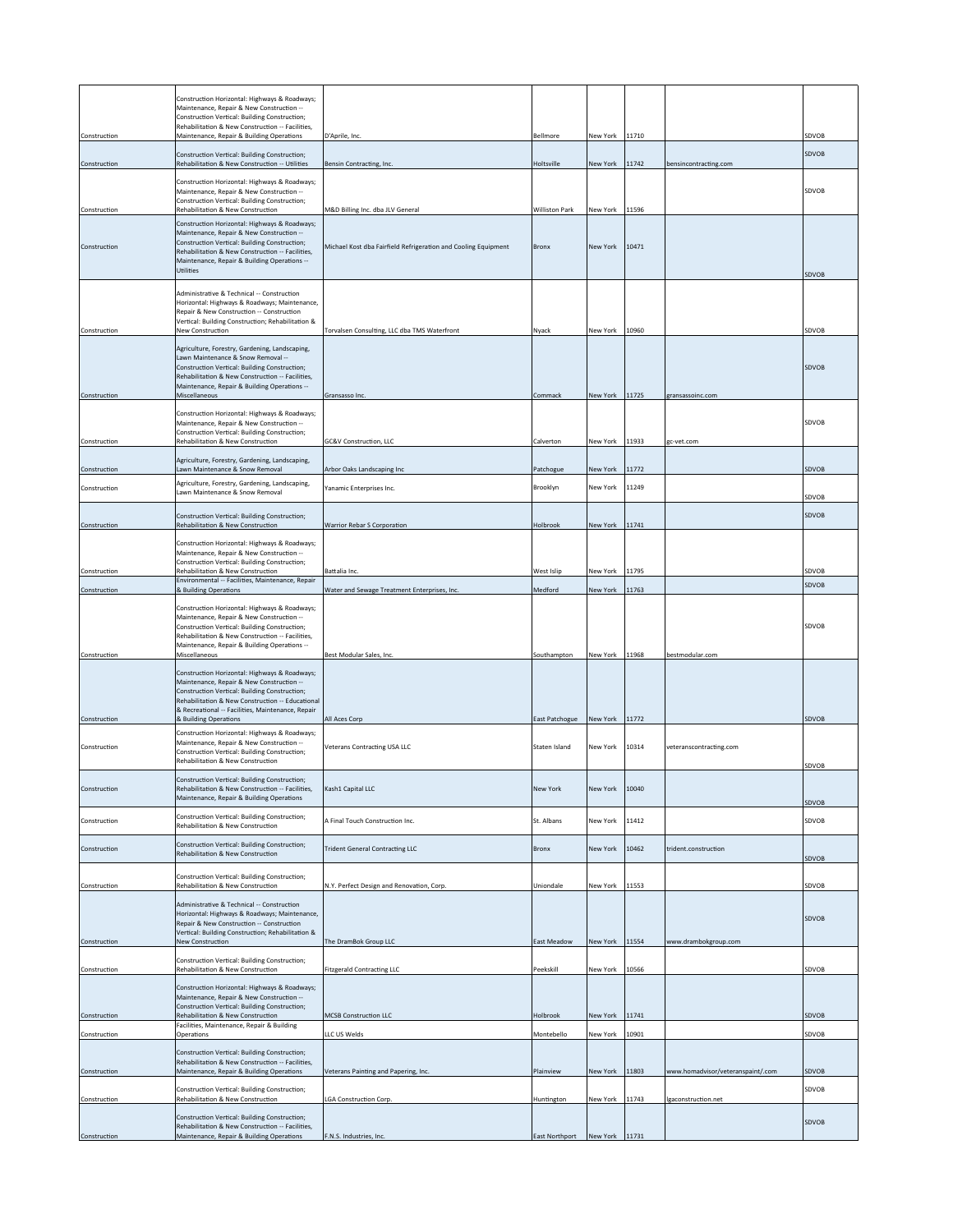| Construction                                                 | Facilities, Maintenance, Repair & Building<br>Operations                                                                                                                                                                                                                                                                                                                            | FYAH Works, Inc.                                               | Springfield Garden New York |                  | 11413 |                                       | SDVOB |
|--------------------------------------------------------------|-------------------------------------------------------------------------------------------------------------------------------------------------------------------------------------------------------------------------------------------------------------------------------------------------------------------------------------------------------------------------------------|----------------------------------------------------------------|-----------------------------|------------------|-------|---------------------------------------|-------|
| Construction                                                 | Construction Vertical: Building Construction;<br>Rehabilitation & New Construction -- Facilities,<br>Maintenance, Repair & Building Operations --<br>Transportation, Bus, Rail, Marine & Aviation                                                                                                                                                                                   | SWS Group, Inc.                                                | Brooklyn                    | New York         | 11201 | SWSGROUP.NYC                          | SDVOB |
| Construction                                                 | Construction Horizontal: Highways & Roadways;<br>Maintenance, Repair & New Construction                                                                                                                                                                                                                                                                                             | Avino Dover, LLC                                               | Northport                   | New York         | 11768 |                                       | SDVOB |
| Construction                                                 | Construction Vertical: Building Construction:<br>Rehabilitation & New Construction -- Facilities.<br>Maintenance, Repair & Building Operations                                                                                                                                                                                                                                      | Sterling Glass of New York, Inc.                               | <b>Rocky Point</b>          | New York         | 11778 | sterlingglassny.com                   | SDVOB |
| Construction                                                 | Architectural, Engineering & Surveying --<br>Environmental                                                                                                                                                                                                                                                                                                                          | Cavalry Engineering, PC                                        | Patchogue                   | New York         | 11772 | www.cavalryeng.com                    | SDVOB |
|                                                              | Construction Vertical: Building Construction;                                                                                                                                                                                                                                                                                                                                       |                                                                |                             |                  |       |                                       |       |
|                                                              | Rehabilitation & New Construction -- Facilities,                                                                                                                                                                                                                                                                                                                                    | Accardi Plumbing and Heating Corp. dba Riteway Plumbing and    |                             |                  | 11716 | Ritewayplumbingheating.com            | SDVOB |
| Construction                                                 | Maintenance, Repair & Building Operations                                                                                                                                                                                                                                                                                                                                           | Heating                                                        | Bohemia                     | New York         |       |                                       |       |
| Construction                                                 | Construction Vertical: Building Construction;<br>Rehabilitation & New Construction                                                                                                                                                                                                                                                                                                  | True Valor Construction Inc.                                   | <b>Bay Shore</b>            | New York         | 11706 | www.truevalorconstruction.com         | SDVOB |
| Construction                                                 | Facilities, Maintenance, Repair & Building<br>Operations                                                                                                                                                                                                                                                                                                                            | Veteran Electrical Contracting, LLC                            | <b>Great Neck</b>           | New York         | 11021 | www.VeteranLLC.com                    | SDVOB |
| Construction                                                 | Agriculture, Forestry, Gardening, Landscaping,<br>Lawn Maintenance & Snow Removal --<br>Construction Horizontal: Highways & Roadways;<br>Maintenance, Repair & New Construction --<br>Construction Vertical: Building Construction;<br>Rehabilitation & New Construction                                                                                                            | Gransasso Contracting, Inc.                                    | Ronkonkoma                  | New York 11779   |       |                                       | SDVOB |
|                                                              |                                                                                                                                                                                                                                                                                                                                                                                     |                                                                |                             |                  |       |                                       |       |
| Construction                                                 | Construction Horizontal: Highways & Roadways;<br>Maintenance, Repair & New Construction --<br>Construction Vertical: Building Construction;<br>Rehabilitation & New Construction -- Facilities,<br>Maintenance, Repair & Building Operations                                                                                                                                        | Patriot Shotcrete, LLC                                         | Jersey City                 | New Jersey 07307 |       | patriotshotcrete.com                  | SDVOB |
| Construction                                                 | Facilities, Maintenance, Repair & Building<br>Operations                                                                                                                                                                                                                                                                                                                            | Atlantic Wells Inc.                                            | Huntington Station New York |                  | 11746 |                                       | SDVOB |
|                                                              | Construction Vertical: Building Construction;                                                                                                                                                                                                                                                                                                                                       |                                                                |                             |                  |       |                                       |       |
| Construction                                                 | Rehabilitation & New Construction                                                                                                                                                                                                                                                                                                                                                   | Casper Contracting, Inc                                        | Selden                      | New York         | 11784 |                                       | SDVOB |
| Construction                                                 | Construction Horizontal: Highways & Roadways;<br>Maintenance, Repair & New Construction --<br>Construction Vertical: Building Construction;<br>Rehabilitation & New Construction                                                                                                                                                                                                    | Oehler Contracting and Consulting Inc.                         | New York                    | New York         | 10028 |                                       | SDVOB |
| Construction                                                 | Construction Horizontal: Highways & Roadways;<br>Maintenance, Repair & New Construction --<br>Construction Vertical: Building Construction;<br>Rehabilitation & New Construction -- Facilities,<br>Maintenance, Repair & Building Operations<br>Construction Horizontal: Highways & Roadways;<br>Maintenance, Repair & New Construction --                                          | National Installation & GC Corp.                               | Hicksville                  | New York 11801   |       |                                       | SDVOB |
| Construction                                                 | Construction Vertical: Building Construction;<br>Rehabilitation & New Construction -- Facilities,<br>Maintenance, Repair & Building Operations                                                                                                                                                                                                                                      | Americas Choice Veterans Construction Inc.                     | Manorville                  | New York         | 11949 | thevetsatwork.com                     | SDVOB |
| Construction                                                 | Facilities, Maintenance, Repair & Building<br>Operations                                                                                                                                                                                                                                                                                                                            | Jetex Mechanical, LLC                                          | Brooklyn                    | New York         | 11203 | https://www.jetexmechanical.com       | SDVOB |
| Construction                                                 | Facilities, Maintenance, Repair & Building<br>Operations                                                                                                                                                                                                                                                                                                                            | Integrity First Mechanical LLC                                 | Merrick                     | New York         | 11566 |                                       | SDVOB |
|                                                              | Construction Vertical: Building Construction;                                                                                                                                                                                                                                                                                                                                       |                                                                |                             |                  |       |                                       |       |
|                                                              | Rehabilitation & New Construction -- Facilities.                                                                                                                                                                                                                                                                                                                                    |                                                                |                             |                  | 11561 |                                       | SDVOB |
| Construction                                                 | Maintenance, Repair & Building Operations                                                                                                                                                                                                                                                                                                                                           | Recast Industries Inc.                                         | Long Beach                  | New York         |       |                                       |       |
| Construction -- Construction<br>Professional Services        | Construction Vertical: Building Construction;<br>Rehabilitation & New Construction -- Facilities,<br>Maintenance, Repair & Building Operations                                                                                                                                                                                                                                      | Nordstrom Contracting & Consulting Corp.                       | Pomona                      | New York         | 10970 | nordstromcontracting.com              | SDVOB |
| Construction -- Construction<br>Professional Services        | Administrative & Technical -- Construction<br>Vertical: Building Construction; Rehabilitation &<br>New Construction -- Facilities, Maintenance,<br><b>Repair &amp; Building Operations</b>                                                                                                                                                                                          | ECJ Consulting and Contracting, Inc.                           | East Northport              | New York         | 11731 |                                       | SDVOB |
|                                                              | Administrative & Technical -- Architectural,                                                                                                                                                                                                                                                                                                                                        |                                                                |                             |                  |       |                                       |       |
| Construction -- Construction<br><b>Professional Services</b> | Engineering & Surveying -- Construction Vertical:<br>Building Construction; Rehabilitation & New<br>Construction -- Facilities, Maintenance, Repair &<br><b>Building Operations</b>                                                                                                                                                                                                 | Invictus Engineering, P.C.                                     | New York                    | New York         | 10004 | invictuseng.com                       | SDVOB |
| Construction -- Construction<br>Professional Services        | Administrative & Technical -- Architectural,<br>Engineering & Surveying -- Construction<br>Horizontal: Highways & Roadways; Maintenance,<br>Repair & New Construction -- Construction<br>Vertical: Building Construction; Rehabilitation &<br>New Construction                                                                                                                      | Paul J. Petretti, Civil Engineer & Land Surveyor               | Dobbs Ferry                 | New York 10522   |       |                                       | SDVOB |
|                                                              | Construction Horizontal: Highways & Roadways;                                                                                                                                                                                                                                                                                                                                       | AWICS Security & Investigations, Inc. dba Home Improvement dba |                             |                  |       |                                       |       |
| Construction -- Consulting &<br>Other Services               | Maintenance, Repair & New Construction -- Legal<br>& Investigative Services -- Safety & Security                                                                                                                                                                                                                                                                                    | Paramount Services Group - PSG                                 | Brooklyn                    | New York         | 11210 | www.topnewyorkprivatesecurityfirm.com | SDVOB |
| Construction -- Consulting &<br>Other Services               | Agriculture, Forestry, Gardening, Landscaping,<br>Lawn Maintenance & Snow Removal --<br>Construction Horizontal: Highways & Roadways;<br>Maintenance, Repair & New Construction --<br>Construction Vertical: Building Construction;<br>Rehabilitation & New Construction -- Facilities,<br>Maintenance, Repair & Building Operations                                                | AmVets of America, LLC                                         | <b>Stony Brook</b>          | New York 11790   |       | amvetsofamerica.com                   | SDVOB |
| Construction -- Consulting &<br>Other Services               | Construction Horizontal: Highways & Roadways;<br>Maintenance, Repair & New Construction --<br>Construction Vertical: Building Construction;<br>Rehabilitation & New Construction -- Facilities,<br>Maintenance, Repair & Building Operations --<br>Information Technology -- Miscellaneous --<br>Telecommunications -- Transportation, Bus, Rail,<br>Marine & Aviation -- Utilities | Transit Resources, LLC                                         | Nanuet                      | <b>New York</b>  | 10954 | ransitresources.net                   | SDVOB |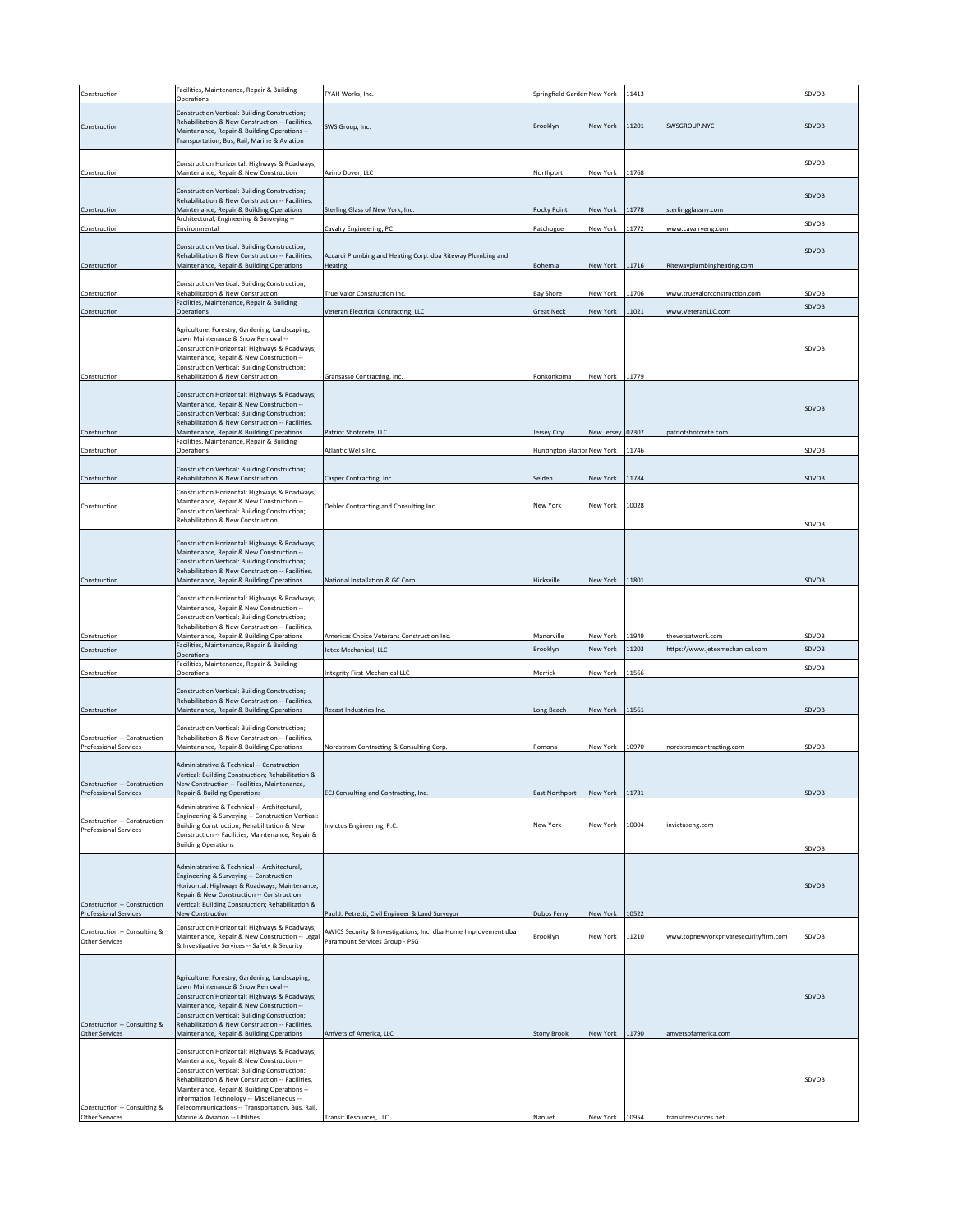| Construction -- Consulting &<br>Other Services                                   | Agriculture, Forestry, Gardening, Landscaping,<br>Lawn Maintenance & Snow Removal --<br>Construction Horizontal: Highways & Roadways;<br>Maintenance, Repair & New Construction --<br>Construction Vertical: Building Construction;<br>Rehabilitation & New Construction --<br>Environmental -- Facilities, Maintenance, Repair<br>& Building Operations -- Freight, Moving &<br>Warehousing -- Miscellaneous | Eastern Environmental Solutions, Inc.                                     | Manorville       | New York 11949 |       | easternenviro.com                   | SDVOB |
|----------------------------------------------------------------------------------|---------------------------------------------------------------------------------------------------------------------------------------------------------------------------------------------------------------------------------------------------------------------------------------------------------------------------------------------------------------------------------------------------------------|---------------------------------------------------------------------------|------------------|----------------|-------|-------------------------------------|-------|
| Construction -- Consulting &<br><b>Other Services</b>                            | Agriculture, Forestry, Gardening, Landscaping,<br>Lawn Maintenance & Snow Removal --<br>Construction Vertical: Building Construction;<br>Rehabilitation & New Construction -- Facilities,<br>Maintenance, Repair & Building Operations                                                                                                                                                                        | Bedford Landscape Contractors, LLC                                        | Brooklyn         | New York       | 11201 |                                     | SDVOB |
| Construction -- Consulting &<br><b>Other Services</b>                            | Administrative & Technical -- Construction<br>Horizontal: Highways & Roadways; Maintenance,<br>Repair & New Construction -- Construction<br>Vertical: Building Construction; Rehabilitation &<br>New Construction -- Facilities, Maintenance,<br>Repair & Building Operations -- Safety & Security                                                                                                            | Menotti Enterprise, LLC                                                   | <b>Bronx</b>     | New York       | 10460 | menottienterprise.com               | SDVOB |
| Construction -- Consulting &<br><b>Other Services</b>                            | Advertising, Graphic Arts & Marketing --<br>Construction Horizontal: Highways & Roadways;<br>Maintenance, Repair & New Construction --<br>Construction Vertical: Building Construction;<br>Rehabilitation & New Construction --<br>Miscellaneous -- Photography & Video                                                                                                                                       | SharpLens Photography LLC dba The Asbery Group                            | Long Island City | New York       | 11101 | sharplensnyc.com                    | SDVOB |
| Construction -- Consulting &<br><b>Other Services</b>                            | Construction Vertical: Building Construction;<br>Rehabilitation & New Construction -- Facilities,<br>Maintenance, Repair & Building Operations                                                                                                                                                                                                                                                                | Amalfi Enterprises, Inc.                                                  | Smithtown        | New York       | 11788 |                                     | SDVOB |
| Construction -- Consulting &<br><b>Other Services</b>                            | Administrative & Technical -- Construction<br>Horizontal: Highways & Roadways; Maintenance,<br>Repair & New Construction -- Construction<br>Vertical: Building Construction; Rehabilitation &<br><b>New Construction</b>                                                                                                                                                                                      | <b>Torch Consulting</b>                                                   | New York         | New York       | 10018 | https://frontlineconsultingllc.com/ | SDVOB |
| Construction -- Consulting &<br><b>Other Services</b>                            | Administrative & Technical -- Construction<br>Horizontal: Highways & Roadways; Maintenance,<br>Repair & New Construction -- Construction<br>Vertical: Building Construction; Rehabilitation &<br><b>New Construction</b>                                                                                                                                                                                      | Verus Fidelis Group, LLC                                                  | New York         | New York       | 10022 | verusfidelis.com                    | SDVOB |
| Construction -- Consulting &<br><b>Other Services</b>                            | Administrative & Technical -- Construction<br>Horizontal: Highways & Roadways; Maintenance,<br>Repair & New Construction -- Construction<br>Vertical: Building Construction; Rehabilitation &<br>New Construction                                                                                                                                                                                             | <b>USM Construction Corp</b>                                              | New York         | New York       | 10024 |                                     | SDVOB |
| Construction -- Consulting &<br><b>Other Services</b>                            | Administrative & Technical -- Construction<br>Horizontal: Highways & Roadways; Maintenance,<br>Repair & New Construction -- Construction<br>Vertical: Building Construction; Rehabilitation &<br>New Construction                                                                                                                                                                                             | JSEH Construction Management, LLC                                         | Plainview        | New York 11803 |       |                                     | SDVOB |
| Construction -- Consulting &<br><b>Other Services</b>                            | Construction Horizontal: Highways & Roadways;<br>Maintenance, Repair & New Construction --<br>Construction Vertical: Building Construction;<br>Rehabilitation & New Construction --<br>Photography & Video                                                                                                                                                                                                    | Brennan Photo                                                             | Katonah          | New York 10536 |       | brennanphoto.net                    | SDVOB |
| Construction -- Consulting &<br><b>Other Services</b>                            | Administrative & Technical -- Construction<br>Horizontal: Highways & Roadways; Maintenance,<br>Repair & New Construction -- Construction<br>Vertical: Building Construction; Rehabilitation &<br>New Construction -- Facilities, Maintenance,<br><b>Repair &amp; Building Operations</b>                                                                                                                      | ROM Group Inc.                                                            | New York         | New York       | 11026 | romcm.com                           | SDVOB |
| Construction -- Consulting &<br><b>Other Services</b>                            | Administrative & Technical -- Construction<br>Horizontal: Highways & Roadways; Maintenance,<br>Repair & New Construction -- Construction<br>Vertical: Building Construction; Rehabilitation &<br>New Construction -- Financial                                                                                                                                                                                | Family 1st Inc.                                                           | Bronx            | New York       | 10460 |                                     | SDVOB |
| Construction -- Consulting &<br><b>Other Services</b>                            | Construction Horizontal: Highways & Roadways;<br>Maintenance, Repair & New Construction --<br>Construction Vertical: Building Construction;<br>Rehabilitation & New Construction -- Facilities,<br>Maintenance, Repair & Building Operations --<br>Financial                                                                                                                                                  | Nuvo Group Construction, Inc.                                             | Brooklyn         | New York       | 11211 |                                     | SDVOB |
| Construction -- Consulting &<br><b>Other Services</b>                            | Administrative & Technical -- Facilities,<br>Maintenance, Repair & Building Operations --<br>Real Property, Office, Hotel, Conferences &<br><b>Meeting Space</b>                                                                                                                                                                                                                                              | Terrance Anderson Coaching and Consulting, LLC dba Kentfield<br>Solutions | Brooklyn         | New York       | 11226 | www.kentfieldsolutions.com          | SDVOB |
| Construction -- Consulting &<br><b>Other Services</b>                            | Administrative & Technical -- Construction<br>Vertical: Building Construction; Rehabilitation &<br>New Construction -- Real Property, Office, Hotel,<br>Conferences & Meeting Space                                                                                                                                                                                                                           | Edson Advisors, LLC                                                       | New York         | New York       | 10025 |                                     | SDVOB |
| Construction -- Consulting &<br><b>Other Services</b>                            | Administrative & Technical -- Construction<br>Vertical: Building Construction; Rehabilitation &<br>New Construction -- Facilities, Maintenance,<br><b>Repair &amp; Building Operations</b>                                                                                                                                                                                                                    | Greenway USA, LLC                                                         | New York         | New York       | 10018 | www.greenwayusaco.com               | SDVOB |
| Construction -- Consulting &<br><b>Other Services</b>                            | Administrative & Technical -- Construction<br>Horizontal: Highways & Roadways; Maintenance,<br>Repair & New Construction -- Construction<br>Vertical: Building Construction; Rehabilitation &<br>New Construction -- Safety & Security                                                                                                                                                                        | GR Health & Safety, LLC                                                   | Howard Beach     | New York       | 11414 |                                     | SDVOB |
| <b>Construction Professional</b><br>Services                                     | Architectural, Engineering & Surveying --<br>Facilities, Maintenance, Repair & Building<br>Operations                                                                                                                                                                                                                                                                                                         | Michael Avramides Architect                                               | New York         | New York       | 10022 | www.avramides.com                   | SDVOB |
| <b>Construction Professional</b><br>Services<br><b>Construction Professional</b> | Architectural, Engineering & Surveying --<br>Environmental<br>Administrative & Technical -- Architectural,                                                                                                                                                                                                                                                                                                    | DCS Infrastructure Engineering, PLLC                                      | Port Jefferson   | New York       | 11777 | dcsllc.info                         | SDVOB |
| Services                                                                         | Engineering & Surveying -- Utilities                                                                                                                                                                                                                                                                                                                                                                          | W. Allen Engineering, PLLC                                                | New York         | New York       | 10001 | wallenengineering.com               | SDVOB |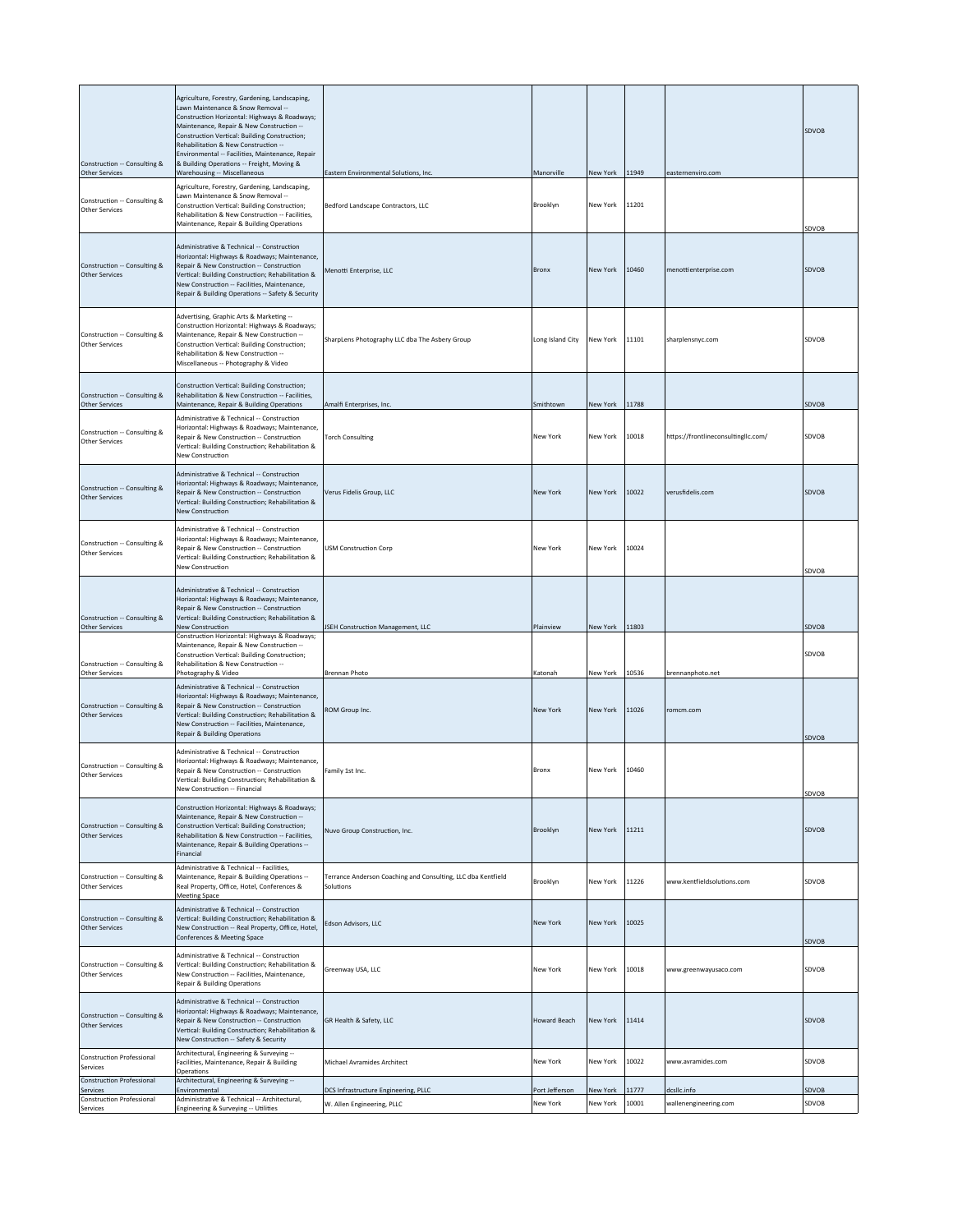| <b>Construction Professional</b><br>Services               | Administrative & Technical -- Construction<br>Horizontal: Highways & Roadways; Maintenance,<br>Repair & New Construction -- Construction<br>Vertical: Building Construction; Rehabilitation &<br>New Construction -- Facilities, Maintenance,<br><b>Repair &amp; Building Operations</b> | Front Line Consulting, LLC d/b/a Front Line Consulting Group                                    | New York                      | New York                    | 10018          | frontlineconsultinglic.com                           | SDVOB                 |
|------------------------------------------------------------|------------------------------------------------------------------------------------------------------------------------------------------------------------------------------------------------------------------------------------------------------------------------------------------|-------------------------------------------------------------------------------------------------|-------------------------------|-----------------------------|----------------|------------------------------------------------------|-----------------------|
| <b>Construction Professional</b><br>Services               | Administrative & Technical -- Construction<br>Vertical: Building Construction; Rehabilitation &<br>New Construction -- Facilities, Maintenance,<br>Repair & Building Operations -- Utilities                                                                                             | Kosher HVAC Corp.                                                                               | Brooklyn                      | New York                    | 11211          |                                                      | SDVOB                 |
| <b>Construction Professional</b><br>Services               | Architectural, Engineering & Surveying                                                                                                                                                                                                                                                   | Office for the Next Environment Architecture D.P.C.                                             | <b>New York</b>               | <b>New York</b>             | 10002          |                                                      | SDVOB                 |
| <b>Construction Professional</b>                           | Architectural, Engineering & Surveying --                                                                                                                                                                                                                                                |                                                                                                 |                               |                             |                |                                                      | SDVOB                 |
| Services -- Consulting & Other<br>Services                 | Environmental -- Facilities, Maintenance, Repair<br>& Building Operations                                                                                                                                                                                                                | Hayduk Engineering, LLC                                                                         | Port Jefferson Stat New York  |                             | 11776          | haydukengineering.com                                |                       |
| Consulting & Other Services                                | Information Technology -- Medical & Health Care                                                                                                                                                                                                                                          | Fidelis Services Group LLC                                                                      | Brooklyn                      | <b>New York</b>             | 11218          | fidelisservices.net                                  | SDVOB                 |
| Consulting & Other Services                                | Financial<br>Educational & Recreational -- Facilities.                                                                                                                                                                                                                                   | Academy Securities, Inc.                                                                        | New York                      | New York                    | 10017          | academysecurities.com                                | SDVOB                 |
| Consulting & Other Services                                | Maintenance, Repair & Building Operations --<br>Freight, Moving & Warehousing<br>Administrative & Technical -- Educational &                                                                                                                                                             | American Library and School Services Inc. dba American Interfile and<br><b>Library Services</b> | Yaphank                       | New York                    | 11980          | www.librarymover.com                                 | SDVOB                 |
| Consulting & Other Services<br>Consulting & Other Services | Recreational -- Environmental -- Financial<br>Financial                                                                                                                                                                                                                                  | James T Colburn, LLC<br>Income & Asset Advisory, Inc.                                           | Larchmont<br>Armonk           | New York<br>New York        | 10538<br>10504 | theAdvisory.com                                      | SDVOB<br><b>SDVOB</b> |
| Consulting & Other Services                                | Administrative & Technical                                                                                                                                                                                                                                                               | gothamCulture LLC                                                                               | New York                      | New York                    | 10004          | gothamculture.com                                    | SDVOB                 |
| Consulting & Other Services                                | Educational & Recreational -- Medical & Health<br>Care                                                                                                                                                                                                                                   | Wilson Emergency Medical Training, LLC                                                          | Staten Island                 | New York                    | 10302          | https://wilsonemt.com                                | SDVOB                 |
|                                                            | Administrative & Technical -- Medical & Health                                                                                                                                                                                                                                           |                                                                                                 |                               |                             |                |                                                      |                       |
| Consulting & Other Services<br>Consulting & Other Services | Care<br>Financial                                                                                                                                                                                                                                                                        | 4C Staffing Solutions, Inc.<br>Axonic Capital LLC                                               | Hauppauge<br>New York         | <b>New York</b><br>New York | 11788<br>10022 | 4cstaffingsolutions.net<br>axoniccap.com             | SDVOB<br>SDVOB        |
| Consulting & Other Services                                | Real Property, Office, Hotel, Conferences &<br><b>Meeting Space</b>                                                                                                                                                                                                                      | Foresite Realty Advisors-LI, LLC                                                                | Amityville                    | New York                    | 11701-3828     | https://www.foresite-li.com/                         | SDVOB                 |
| Consulting & Other Services                                | Facilities, Maintenance, Repair & Building                                                                                                                                                                                                                                               | I vadai Inc.                                                                                    | Staten Island                 | New York                    | 10312          | yadai.com                                            | SDVOB                 |
|                                                            | Operations<br>Miscellaneous -- Transportation, Bus, Rail,                                                                                                                                                                                                                                |                                                                                                 |                               |                             |                |                                                      |                       |
| Consulting & Other Services                                | Marine & Aviation<br>Administrative & Technical -- Real Property,                                                                                                                                                                                                                        | SempeRide, LLC                                                                                  | New York                      | New York                    | 10005          | emperide.com                                         | SDVOB                 |
| Consulting & Other Services                                | Office, Hotel, Conferences & Meeting Space                                                                                                                                                                                                                                               | Leading Edge Realty Corp.                                                                       | <b>Hampton Bays</b>           | New York                    | 11946          |                                                      | SDVOB                 |
| Consulting & Other Services                                | Advertising, Graphic Arts & Marketing --<br>Photography & Video                                                                                                                                                                                                                          | Expeditionary Communicators, LLC                                                                | Brooklyn                      | New York                    | 11221          | expeditionary.us                                     | SDVOB                 |
| Consulting & Other Services                                | Administrative & Technical                                                                                                                                                                                                                                                               | <b>Techmind Consulting Inc.</b>                                                                 | Southampton                   | New York                    | 11969          |                                                      | <b>SDVOB</b>          |
| Consulting & Other Services                                | -- Administrative & Technical -- Environmental<br>Facilities, Maintenance, Repair & Building<br>Operations                                                                                                                                                                               | MacDonald-Bedford LLC                                                                           | New York                      | New York                    | 10004          | macdonaldbedford.com                                 | SDVOB                 |
| Consulting & Other Services<br>Consulting & Other Services | Freight, Moving & Warehousing<br><b>Educational &amp; Recreational</b>                                                                                                                                                                                                                   | Global Holman Services, Inc.<br>Touch 'Em All Sports Complex, LLC                               | Baldwin<br><b>Stony Point</b> | New York<br>New York        | 11510<br>10980 | www.mysupplyIQ.com                                   | SDVOB<br>SDVOB        |
|                                                            |                                                                                                                                                                                                                                                                                          |                                                                                                 |                               |                             | 11779          |                                                      | SDVOB                 |
| Consulting & Other Services<br>Consulting & Other Services | Advertising, Graphic Arts & Marketing -- Printing<br>Administrative & Technical -- Educational &                                                                                                                                                                                         | Slate Design and Contracting LLC<br>Org-ology                                                   | Ronkonkoma<br>New York        | New York<br>New York        | 10016          | facebook.com/slatedesigncontracting<br>org-ology.com |                       |
|                                                            | Recreational                                                                                                                                                                                                                                                                             |                                                                                                 |                               |                             |                |                                                      | SDVOB                 |
| Consulting & Other Services                                | Administrative & Technical -- Food, Beverages,<br>Commissary & Vending -- Information<br>Technology -- Medical & Health Care -- Real<br>Property, Office, Hotel, Conferences & Meeting<br>Space -- Safety & Security                                                                     | Universal Staffing LLC                                                                          | East Elmhurst                 | New York                    | 11369          |                                                      | SDVOB                 |
| Consulting & Other Services                                | Administrative & Technical -- Information<br>Technology -- Miscellaneous                                                                                                                                                                                                                 | Pathfinder Labs Incorporated                                                                    | New York                      | New York                    | 10016          | pathfinder.vet                                       | SDVOB                 |
|                                                            | Advertising, Graphic Arts & Marketing --                                                                                                                                                                                                                                                 |                                                                                                 |                               |                             |                |                                                      | <b>SDVOB</b>          |
| Consulting & Other Services<br>Consulting & Other Services | Information Technology -- Miscellaneous<br>Financial -- Miscellaneous                                                                                                                                                                                                                    | Anchor Media Services, LLC<br>Scout VC, LLCd/b/a Scout Ventures                                 | <b>New City</b><br>New York   | <b>New York</b><br>New York | 10956<br>10013 | www.anchortrading.com<br>scoutventures.com           | SDVOB                 |
|                                                            | Agriculture, Forestry, Gardening, Landscaping,<br>Lawn Maintenance & Snow Removal -- Facilities,                                                                                                                                                                                         |                                                                                                 |                               |                             |                |                                                      |                       |
| Consulting & Other Services<br>Consulting & Other Services | Maintenance, Repair & Building Operations<br>Safety & Security                                                                                                                                                                                                                           | NV Maintenance Services, LLC<br>Perimeter Security, Inc.                                        | Bohemia<br>Bronx              | New York<br>New York        | 11716<br>10463 | nvmaintenanceservices.com                            | <b>SDVOB</b><br>SDVOB |
| Consulting & Other Services                                | Information Technology -- Photography & Video<br>Safety & Security -- Telecommunications --<br>Utilities                                                                                                                                                                                 | Chicho & Son Corp dba Controlled Security Systems                                               | Whitestone                    | New York                    | 11357          | csecsystems.com                                      | SDVOB                 |
| Consulting & Other Services                                | <b>Fnvironmental</b><br>Educational & Recreational -- Environmental --                                                                                                                                                                                                                   | First Environment, Inc.                                                                         | New York                      | New York                    | 10016          | firstenvironment.com                                 | SDVOB                 |
| Consulting & Other Services                                | Facilities, Maintenance, Repair & Building<br><b>Operations -- Utilities</b><br>Administrative & Technical -- Financial -- Real                                                                                                                                                          | Energy EDC Corp                                                                                 | Bronx                         | New York                    | 10463          | energyedc.com                                        | SDVOB                 |
| Consulting & Other Services                                | Property, Office, Hotel, Conferences & Meeting<br>Space                                                                                                                                                                                                                                  | Sciturus, LLC                                                                                   | Commack                       | New York                    | 11725          | sciturus.com                                         | SDVOB                 |
| Consulting & Other Services                                | Administrative & Technical -- Advertising,<br>Graphic Arts & Marketing -- Food, Beverages,<br>Commissary & Vending -- Miscellaneous                                                                                                                                                      | Evolution Sales and Distribution LLC                                                            | Larchmont                     | New York                    | 10538          | evolutiongov.com                                     | SDVOB                 |
|                                                            | Administrative & Technical -- Environmental --                                                                                                                                                                                                                                           |                                                                                                 |                               |                             |                |                                                      | SDVOB                 |
| Consulting & Other Services                                | Safety & Security<br>Educational & Recreational -- Legal &                                                                                                                                                                                                                               | Shelter Rock Risk Management                                                                    | Yaphank                       | New York                    | 11980          | www.shelterrockrm.com                                |                       |
| Consulting & Other Services                                | Investigative Services -- Miscellaneous -- Safety &<br>Security                                                                                                                                                                                                                          | SWFT Risk Management, LLC                                                                       | Altantic Beach                | New York                    | 11509          | SWFTRiskManagement.com                               | SDVOB                 |
| Consulting & Other Services                                | Administrative & Technical -- Financial                                                                                                                                                                                                                                                  | Agere Global LLC                                                                                | Brooklyn                      | New York                    | 11213          | agereglobal.com                                      | SDVOB                 |
| Consulting & Other Services                                | Administrative & Technical -- Legal &<br>Investigative Services -- Photography & Video --<br>Safety & Security                                                                                                                                                                           | Puma Investigation & Security                                                                   | Staten Island                 | New York                    | 10312          |                                                      | SDVOB                 |
| Consulting & Other Services                                | Facilities, Maintenance, Repair & Building<br>Operations -- Miscellaneous                                                                                                                                                                                                                | GB Right Way Pest Control Janitorial Service Corp.                                              | Staten Island                 | New York                    | 10310          | gbrightway.com                                       | SDVOB                 |
|                                                            | Administrative & Technical -- Educational &                                                                                                                                                                                                                                              |                                                                                                 |                               |                             |                |                                                      |                       |
| Consulting & Other Services                                | Recreational<br>Administrative & Technical -- Advertising,                                                                                                                                                                                                                               | First Person Xperience LLC                                                                      | Levittown                     | New York                    | 11756<br>11237 | firstpersonxperience.com                             | SDVOB                 |
| Consulting & Other Services                                | Graphic Arts & Marketing<br>Financial                                                                                                                                                                                                                                                    | Storij, Inc. dba The So Company<br>SWCD LLC dba Campfire Capital                                | Brooklyn                      | New York<br>New York        | 10514          | thesocompany.com                                     | SDVOB<br>SDVOB        |
| Consulting & Other Services<br>Consulting & Other Services | Administrative & Technical -- Financial --                                                                                                                                                                                                                                               | Roberts and Ryan Investments Incorporated                                                       | Chappaqua<br>New York         | New York                    | 10006          | campfirecap.com<br>oberts-ryan.com                   |                       |
|                                                            | Miscellaneous<br>Administrative & Technical -- Financial -- Real                                                                                                                                                                                                                         |                                                                                                 |                               |                             |                |                                                      | SDVOB                 |
|                                                            | Property, Office, Hotel, Conferences & Meeting                                                                                                                                                                                                                                           |                                                                                                 |                               |                             |                |                                                      |                       |
| Consulting & Other Services                                | Space                                                                                                                                                                                                                                                                                    | <b>NVT CPA PLLC</b>                                                                             | Mineola<br>Brooklyn           | New York<br>New York        | 11501<br>11209 | nvtcpa.com                                           | SDVOB<br>SDVOB        |
| Consulting & Other Services                                | Educational & Recreational -- Safety & Security                                                                                                                                                                                                                                          | SHARPe Solutions & Consulting, LLC                                                              |                               |                             |                |                                                      |                       |
| Consulting & Other Services                                | Advertising, Graphic Arts & Marketing -- Printing                                                                                                                                                                                                                                        | Steven D. Kasavana dba Kasa Graphics                                                            | Hollis                        | New York                    | 11423          |                                                      | SDVOB                 |
| Consulting & Other Services                                | Administrative & Technical -- Educational &<br>Recreational -- Medical & Health Care                                                                                                                                                                                                     | Monarch Project Management Services                                                             | New York                      | New York                    | 10152          | mpmssafety.com                                       | SDVOB                 |
|                                                            | Freight, Moving & Warehousing -- Medical &                                                                                                                                                                                                                                               | K&M Hubbard Enterprise, LLC dba K&M Reliable Transportation                                     |                               |                             |                |                                                      |                       |
| Consulting & Other Services<br>Consulting & Other Services | Health Care -- Vehicles & Equipment<br>Administrative & Technical -- Information                                                                                                                                                                                                         | Services, LLC<br>Alleyne Consulting Group, LLC                                                  | Mattituck<br>Cambria Heights  | New York<br>New York        | 11952<br>11411 | kmnemtservices.com                                   | SDVOB<br>SDVOB        |
|                                                            | Technology -- Safety & Security                                                                                                                                                                                                                                                          |                                                                                                 |                               |                             |                |                                                      |                       |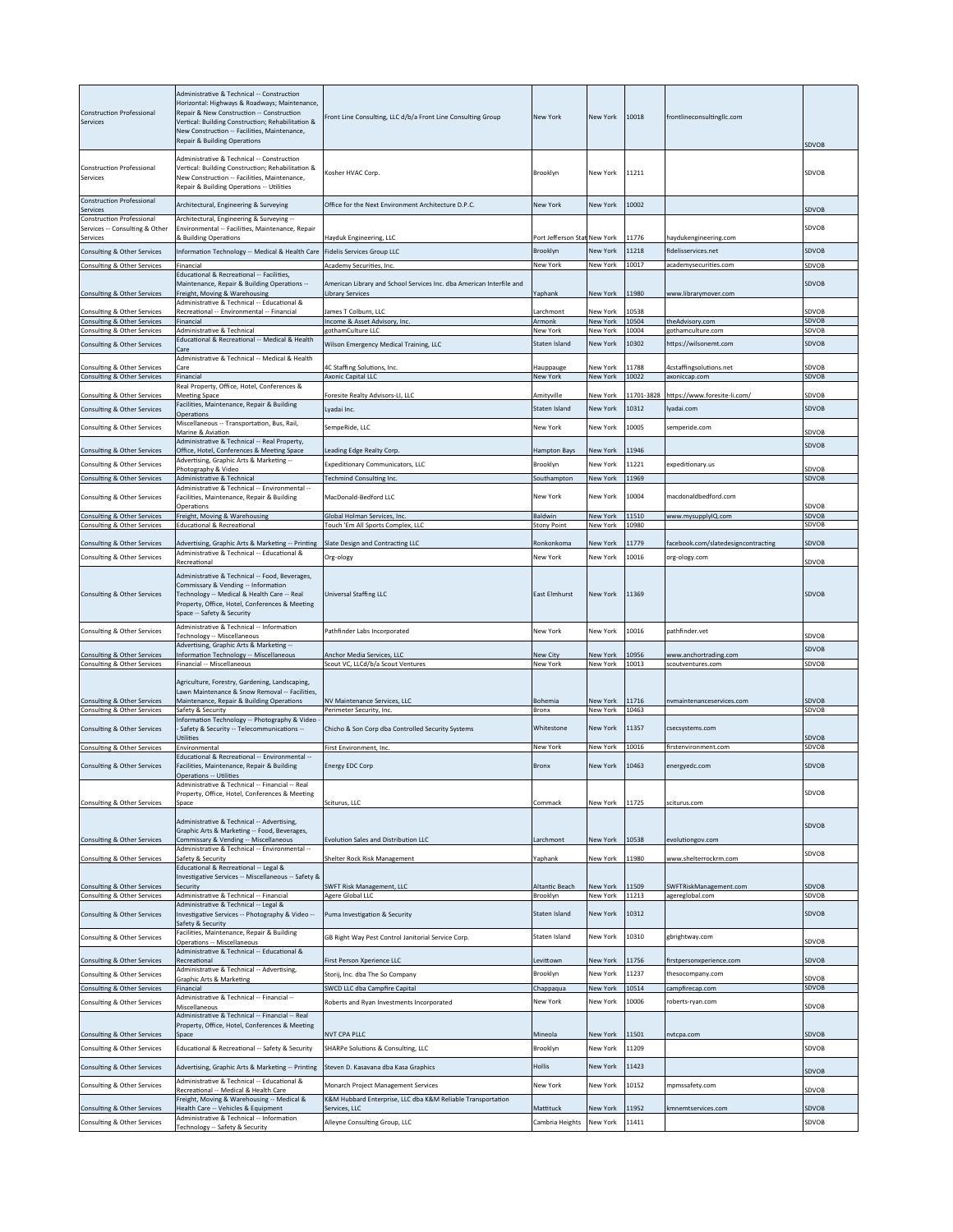|                                                            | Administrative & Technical -- Freight, Moving &                                              |                                                                    |                         |                      |                |                                           |                       |
|------------------------------------------------------------|----------------------------------------------------------------------------------------------|--------------------------------------------------------------------|-------------------------|----------------------|----------------|-------------------------------------------|-----------------------|
| Consulting & Other Services                                | Warehousing                                                                                  | Team Relocation Management, LTD                                    | Bethpage                | New York             | 11714          | teamlocationmanagement.com                | SDVOB                 |
|                                                            | Administrative & Technical -- Advertising,                                                   | Colorful Dots, LLC                                                 |                         | New York             | 11206          | colorfuldots.com                          | SDVOB                 |
| Consulting & Other Services                                | Graphic Arts & Marketing -- Information<br>Technolog                                         |                                                                    | Brooklyn                |                      |                |                                           |                       |
|                                                            | Administrative & Technical -- Financial -- Real                                              |                                                                    |                         |                      |                |                                           |                       |
| Consulting & Other Services                                | Property, Office, Hotel, Conferences & Meeting                                               | DHC Real Estate Services, LLC                                      | <b>New York</b>         | <b>New York</b>      | 10017          | dhcres.com                                |                       |
|                                                            | Space                                                                                        |                                                                    |                         |                      |                |                                           | SDVOB                 |
| Consulting & Other Services                                | Facilities, Maintenance, Repair & Building<br>Operations -- Real Property, Office, Hotel,    | Paschall LLC                                                       | Brooklyn                | New York             | 11206          | zioncleaningservices.com                  | SDVOB                 |
|                                                            | Conferences & Meeting Space                                                                  |                                                                    |                         |                      |                |                                           |                       |
|                                                            |                                                                                              |                                                                    |                         |                      |                |                                           |                       |
| <b>Consulting &amp; Other Services</b>                     | Administrative & Technical -- Food, Beverages,<br>Commissary & Vending -- Miscellaneous      | Spark More Designs, Inc. dba Steel Caliber Inc                     | Brooklyn                | New York             | 11206          | steelcaliber.com                          |                       |
|                                                            |                                                                                              |                                                                    |                         |                      |                |                                           | SDVOB                 |
|                                                            | Administrative & Technical -- Advertising,<br>Graphic Arts & Marketing -- Information        |                                                                    |                         |                      |                |                                           |                       |
| Consulting & Other Services                                | Technology -- Photography & Video --                                                         | Jermaine Alexander Clark, LLC dba Government Content               | New York                | New York             | 10026          | governmentcontent.com                     | SDVOB                 |
|                                                            | Telecommunications                                                                           |                                                                    |                         |                      |                |                                           |                       |
|                                                            | Administrative & Technical -- Educational &                                                  |                                                                    |                         |                      |                |                                           |                       |
|                                                            | Recreational -- Real Property, Office, Hotel,                                                |                                                                    |                         |                      |                |                                           |                       |
| Consulting & Other Services                                | Conferences & Meeting Space                                                                  | Shields Mas Learning Resources, Inc.                               | Northport               | New York             | 11768          | smlr.net                                  | <b>SDVOB</b>          |
| Consulting & Other Services                                | Safety & Security<br>Facilities, Maintenance, Repair & Building                              | MJC III Security LLC                                               | Uniondale               | New York             | 11566          | mjcsecurity.com                           | SDVOB                 |
| Consulting & Other Services                                | Operations -- Information Technology                                                         | TGA Design Consultants, Inc.                                       | Brooklyn                | New York             | 11215          | tga-design.com                            | SDVOB                 |
|                                                            | Advertising, Graphic Arts & Marketing --                                                     |                                                                    | New York City           | New York             | 10002          |                                           | SDVOB                 |
| Consulting & Other Services                                | Miscellaneous                                                                                | Workshopolis LLC                                                   |                         |                      |                | workshopolis.us                           |                       |
|                                                            |                                                                                              |                                                                    |                         |                      |                |                                           |                       |
|                                                            | Administrative & Technical -- Construction                                                   |                                                                    |                         |                      |                |                                           |                       |
|                                                            | Horizontal: Highways & Roadways; Maintenance,<br>Repair & New Construction -- Construction   |                                                                    |                         |                      |                |                                           |                       |
|                                                            | Vertical: Building Construction; Rehabilitation &                                            |                                                                    |                         |                      |                |                                           |                       |
| Consulting & Other Services                                | <b>New Construction</b>                                                                      | 2M Corporation                                                     | North Bellmore          | New York             | 11710          | 2mcorporation.com                         | SDVOB                 |
| Consulting & Other Services                                | Administrative & Technical -- Financial                                                      | American Veterans Group, PBC                                       | Melville                | New York             | 11747          | americanvetsgroup.com                     | SDVOB                 |
|                                                            | Administrative & Technical -- Information                                                    |                                                                    |                         |                      |                |                                           | SDVOB                 |
| Consulting & Other Services                                | Technology                                                                                   | Innovative.Solutions, Inc.                                         | <b>White Plains</b>     | New York             | 10606          | nn-sols.com                               |                       |
| Consulting & Other Services                                | Miscellaneous -- Safety & Security --<br>Fransportation, Bus, Rail, Marine & Aviation        | My Time Marine Services Inc                                        | Brooklyn                | New York             | 11234          |                                           | SDVOB                 |
| Consulting & Other Services                                | Administrative & Technical                                                                   | Ivy Solutions International LLC                                    | Harrison                | New York             | 10528          | ivys.solutions                            | SDVOB                 |
| Consulting & Other Services                                | Financial                                                                                    | <b>Campfire Advisers LLC</b>                                       | Chappaqua               | New York             | 10514          |                                           | SDVOB                 |
| Consulting & Other Services                                | Legal & Investigative Services                                                               | Law Office of Andres D. Gil, PLLC                                  | Brewster                | New York             | 10509          | adg-law.com                               | <b>SDVOB</b>          |
| Consulting & Other Services                                | Financial                                                                                    | My Strategic Payroll, LLC                                          | Mineola                 | New York             | 11501          | mystrategicpayroll.com                    | SDVOB                 |
|                                                            |                                                                                              |                                                                    |                         |                      |                |                                           |                       |
| Consulting & Other Services<br>Consulting & Other Services | Environmental -- Freight, Moving & Warehousing                                               | <b>Recyclone LLC</b><br><b>SMF Photos LLC</b>                      | Bohemia<br>West Babylon | New York<br>New York | 11716<br>11704 | recyclonellc.com                          | <b>SDVOB</b><br>SDVOB |
|                                                            | Photography & Video<br>Administrative & Technical -- Medical & Health                        |                                                                    |                         |                      |                | smfphotos.com                             |                       |
|                                                            | Care -- Transportation, Bus, Rail, Marine &                                                  |                                                                    |                         |                      |                |                                           | SDVOB                 |
| Consulting & Other Services                                | Aviation                                                                                     | Malcolm Khaleel                                                    | Bronxville              | New York             | 10708          |                                           |                       |
|                                                            | Administrative & Technical -- Information                                                    |                                                                    | Glendale                | <b>New York</b>      | 11385          |                                           |                       |
| Consulting & Other Services                                | Technology                                                                                   | Timothy Felix dba TIM                                              |                         |                      |                |                                           | SDVOB                 |
|                                                            | Administrative & Technical -- Advertising,                                                   |                                                                    |                         |                      |                |                                           |                       |
| Consulting & Other Services                                | Graphic Arts & Marketing -- Agriculture, Forestry,                                           | LRC Group, Inc.                                                    | New York                | New York             | 10001          |                                           | <b>SDVOB</b>          |
|                                                            | Gardening, Landscaping, Lawn Maintenance &<br>Snow Removal -- Financial                      |                                                                    |                         |                      |                |                                           |                       |
|                                                            | Administrative & Technical -- Information                                                    |                                                                    |                         |                      |                |                                           |                       |
| Consulting & Other Services                                | Technology                                                                                   | SKYIST Limited                                                     | Centerport              | New York             | 11721          | skyist.org                                | SDVOB                 |
|                                                            | Administrative & Technical -- Environmental --                                               |                                                                    |                         |                      |                |                                           |                       |
| Consulting & Other Services                                | Utilities                                                                                    | All Pro Sales and Marketing, Inc.                                  | Mamaroneck              | New York             | 10543          | allprosale.com                            | SDVOB                 |
|                                                            |                                                                                              |                                                                    |                         |                      |                |                                           |                       |
|                                                            | Administrative & Technical -- Miscellaneous --                                               |                                                                    |                         |                      |                |                                           |                       |
|                                                            | Real Property, Office, Hotel, Conferences &                                                  |                                                                    |                         |                      |                |                                           | SDVOB                 |
| Consulting & Other Services                                | <b>Meeting Space</b>                                                                         | Razamataz Events Unlimited, Inc.                                   | New Rochelle            | New York             | 12804          | razevents.com                             |                       |
|                                                            |                                                                                              |                                                                    |                         |                      |                |                                           |                       |
| Consulting & Other Services                                | Safety & Security -- Transportation, Bus, Rail,<br>Marine & Aviation -- Vehicles & Equipment | KJO Rapid Rail Response & Emergency Preparedness LLC               | Jersey City             | New Jersey           | 07304          | http://kjo-rail-rescue.com                | SDVOB                 |
|                                                            | Administrative & Technical -- Information                                                    |                                                                    |                         |                      |                |                                           |                       |
| Consulting & Other Services                                | Technology                                                                                   | TI Solution Inc.                                                   | Princeton               | New York             | 08540          | tisolutioninc.com                         | SDVOB                 |
|                                                            |                                                                                              |                                                                    |                         |                      |                |                                           | <b>SDVOB</b>          |
| Consulting & Other Services                                | <b>Educational &amp; Recreational</b>                                                        | Parker Lavin Enterprises LLC dba The Compass Reading Program       | Hoboken                 | New Jersey           | 07030          |                                           |                       |
| Consulting & Other Services                                | Administrative & Technical -- Financial                                                      | Tuesday P. Brooks dba Ajoy Management Enterprise                   | New York                | New York             | 10027          | www.ajoymanagement.com                    | SDVOB                 |
| Consulting & Other Services                                | Administrative & Technical -- Educational &                                                  | Slope Digital Aerial Imagery SVC LLC                               | Brooklyn                | <b>New York</b>      | 11215          | slopedigitalaerial.com                    | SDVOB                 |
| Consulting & Other Services                                | Recreational -- Vehicles & Equipment<br>Photography & Video                                  | Overwatch Digital Photography LLC dba Strategic Worldwide          | Coram                   | New York             | 11727          | overwatchdp.com                           | SDVOB                 |
|                                                            | Administrative & Technical -- Educational &                                                  |                                                                    | Brooklyn                | <b>New York</b>      | 11215          | 1stsgtdrivingacademy.com                  | SDVOB                 |
| Consulting & Other Services                                | Recreational -- Vehicles & Equipment                                                         | 1st SGT Driving Academy, LLC                                       |                         |                      |                |                                           |                       |
|                                                            |                                                                                              |                                                                    |                         |                      |                |                                           | SDVOB                 |
| Consulting & Other Services                                | Legal & Investigative Services -- Safety & Security Topping Security Solutions, Inc.         |                                                                    | Massapequa              | New York             | 11758          |                                           |                       |
| Consulting & Other Services                                | Information Technology<br>Administrative & Technical -- Educational &                        | Netula Limited Liability Company                                   | New York                | New York             | 10018          | www.netula.com                            | SDVOB                 |
| Consulting & Other Services                                | Recreational -- Environmental                                                                | Carbon-Key, LLC                                                    | Valley Cottage          | New York             | 10989          | www.carbon-key.com                        | SDVOB                 |
| Consulting & Other Services                                | Photography & Video                                                                          | Frago Media LLC                                                    | New York                | New York             | 10016          | www.fragomedia.com                        | SDVOB                 |
| Consulting & Other Services                                | Administrative & Technical -- Educational &                                                  | Connectinc Global Management, LLC                                  | Long Island City        | New York             | 11101          | connectincglobalmanagement.com            |                       |
|                                                            | Recreational -- Information Technology                                                       |                                                                    |                         |                      |                |                                           | SDVOB                 |
| Consulting & Other Services                                | Administrative & Technical                                                                   | Cotra, LLC                                                         | New Rochelle            | New York             | 10804          | www.cotrallc.com                          | SDVOB                 |
| Consulting & Other Services                                | Administrative & Technical -- Safety & Security                                              | GXC, Inc.                                                          | Huntington              | New York             | 11743          | www.gxc-inc.com                           | SDVOB                 |
|                                                            | Facilities, Maintenance, Repair & Building                                                   |                                                                    |                         |                      |                |                                           |                       |
| Consulting & Other Services                                | Operations                                                                                   | KB Federal Maintenance, Inc.                                       | <b>Great Neck</b>       | New York             | 11021          |                                           | SDVOB                 |
| Consulting & Other Services                                | Legal & Investigative Services                                                               | The Clowdis Firm P.C.                                              | New York                | New York             | 10004          |                                           | SDVOB                 |
| Consulting & Other Services                                | Administrative & Technical                                                                   | <b>Striplet Imaging LLC</b>                                        | Hauppauge               | New York             | 11788          |                                           | SDVOB                 |
| Consulting & Other Services                                | Photography & Video                                                                          | Slope Digital Studio LLC                                           | Brooklyn                | New York             | 11215          |                                           | SDVOB                 |
|                                                            | Administrative & Technical -- Information                                                    |                                                                    | Long Island             | New York             | 11101          | www.mccvet.com                            |                       |
| Consulting & Other Services                                | Technology -- Transportation, Bus, Rail, Marine & MCC Solutions, LLC<br>Aviation             |                                                                    |                         |                      |                |                                           | <b>SDVOB</b>          |
| Consulting & Other Services                                | Medical & Health Care                                                                        | Alabaster Consulting, Inc.                                         | Garden City             | New York             | 11530          | alabasterenterprise.com                   | SDVOB                 |
|                                                            | Administrative & Technical -- Information                                                    |                                                                    |                         |                      |                |                                           |                       |
| Consulting & Other Services                                | Technology                                                                                   | McBride Consulting, LLC                                            | New York                | New York             | 10004          | www.mcbrideconsulting.net                 | SDVOB                 |
| Consulting & Other Services                                | Safety & Security                                                                            | Selfless Service LLC                                               | Brooklyn                | New York             | 11206          | www.selflessservicellc.com                | SDVOB                 |
| Consulting & Other Services                                | Safety & Security                                                                            | Star Guard International, LLC                                      | Staten Island           | New York             | 10302          | www.starguardllc.com                      | SDVOB                 |
| Consulting & Other Services                                | Legal & Investigative Services                                                               | Shaun Gregory White & Associates, P.C.                             | Staten Island           | New York             | 10301          | www.sgwlegal.com                          | SDVOB                 |
| Consulting & Other Services                                | Administrative & Technical                                                                   | Kensington Global Recruitment, LLC                                 | Malverne                | New York             | 11565          | www.kgrny.com                             | SDVOB                 |
| Consulting & Other Services                                | Real Property, Office, Hotel, Conferences &<br>Meeting Space                                 | Bestrow Real Estate, Inc.                                          | Bronx                   | New York             | 10451          | www.bestrowrealty.com                     | SDVOB                 |
|                                                            |                                                                                              |                                                                    |                         |                      |                |                                           |                       |
| Consulting & Other Services                                | Educational & Recreational -- Safety & Security                                              | Anpu Security Services LLC                                         | <b>Bronx</b>            | New York             | 10467          | anpusecurityservices.com                  | SDVOB                 |
| Consulting & Other Services                                | Photography & Video                                                                          | Picture This NY, LLC                                               | Long Island City        | New York             | 11101          | www.picturethisny.com                     | SDVOB                 |
| Consulting & Other Services                                | Educational & Recreational -- Miscellaneous                                                  | Caritas Equestrian LLC                                             | West Babylon            | New York             | 11704          |                                           | SDVOB                 |
| Consulting & Other Services                                | Administrative & Technical                                                                   | TrinDara LLC                                                       | New York<br>Rosedale    | New York<br>New York | 10005<br>11422 | www.trindara.com<br>Wemobile4You.com      | SDVOB<br>SDVOB        |
| Consulting & Other Services<br>Consulting & Other Services | Vehicles & Equipment<br>Miscellaneous -- Photography & Video                                 | MOBILE4YOU LLC<br>Patriotic Consulting Inc                         | Saint James             | New York             | 11780          |                                           | SDVOB                 |
| Consulting & Other Services                                | Financial                                                                                    | Marine Capital Management LLC                                      | New York                | New York             | 10019          | http://www.marinecapitalmanagement.com    | SDVOB                 |
|                                                            | Real Property, Office, Hotel, Conferences &                                                  | Friends of Tim Turane Inc.                                         |                         |                      | 11428          |                                           | SDVOB                 |
| Consulting & Other Services                                | <b>Meeting Space</b>                                                                         |                                                                    | Queens Village          | New York             |                | www.friendsoftimturane.com                |                       |
| Consulting & Other Services<br>Consulting & Other Services | Administrative & Technical<br>Safety & Security                                              | Veterans Emergency Management Allied Corp.<br>Comvet Security Inc. | Bronx<br>Flushing       | New York<br>New York | 10458<br>11358 | www.vetemac.com<br>www.comvetsecurity.com | SDVOB<br>SDVOB        |